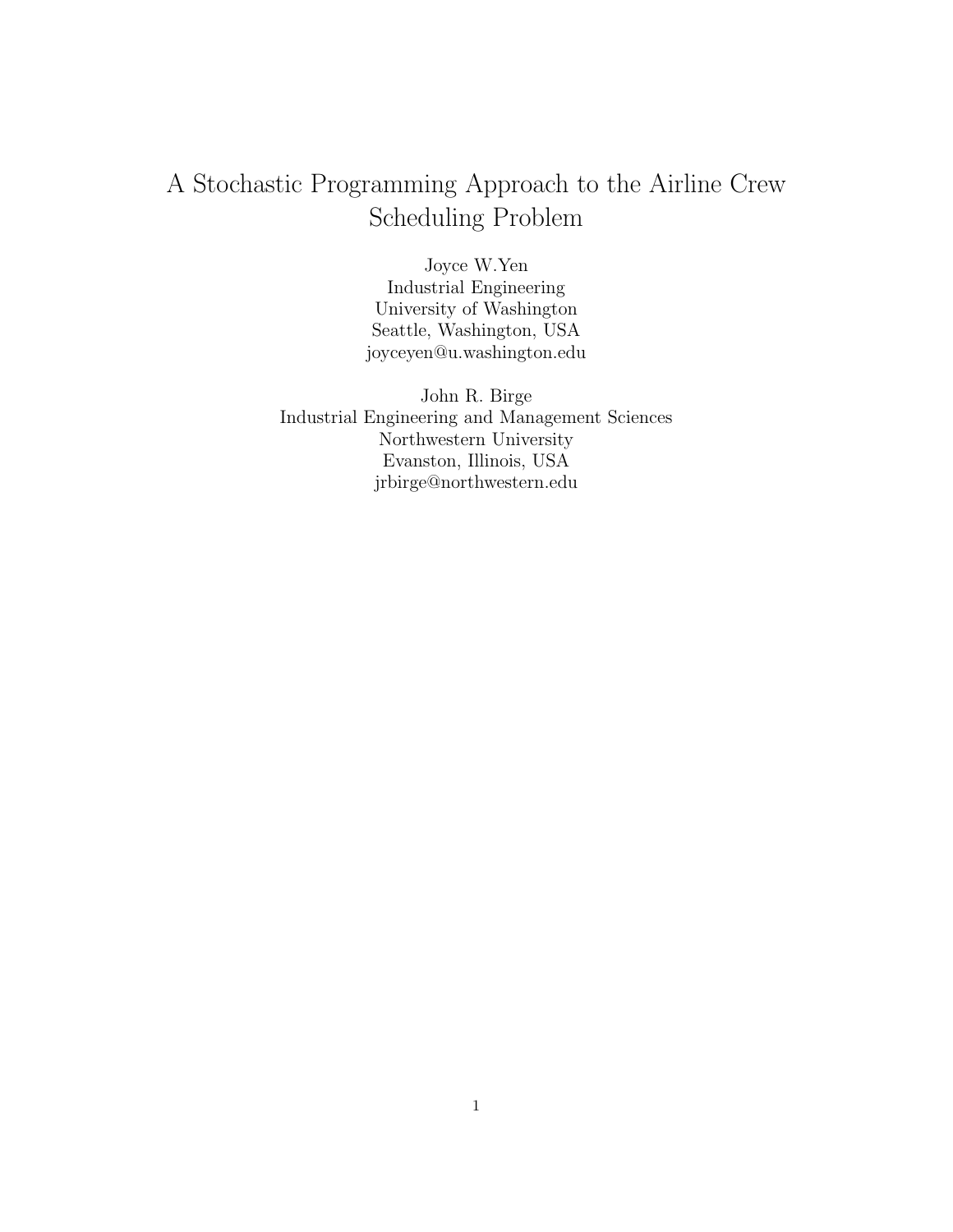# A Stochastic Programming Approach to the Airline Crew Scheduling Problem

#### Abstract

Traditional methods model the billion-dollar airline crew scheduling problem as deterministic and do not explicitly include information on potential disruptions. Instead of modelling the crew scheduling problem as deterministic, we consider a stochastic crew scheduling model and devise a solution methodology for integrating disruptions in the evaluation of crew schedules. The goal is to use that information to find robust solutions that better withstand disruptions. Such an approach is important because we can proactively consider the effects of certain scheduling decisions. By identifying more robust schedules, cascading delay effects will be minimized. In this paper we describe our stochastic integer programming model for the airline crew scheduling problem and develop a branching algorithm to identify expensive flight connections and find alternative solutions. The branching algorithm uses the structure of the problem to branch simultaneously on multiple variables without invalidating the optimality of the algorithm. We present computational results demonstrating the effectiveness of our branching algorithm.

# 1 Introduction

To increase profits, airlines continually look for ways to better use their resources and to improve scheduling decisions. In 1991 American Airlines spent \$1.3 billion on crew costs (Anbil et al. 1991) while in 1993 United Airlines spent \$0.6 billion just on pilot costs (Graves et al. 1993). Combined crew costs involve billions of dollars of investment, second only to fuel costs among all airline costs, giving airlines incentives to efficiently use their crew resources (Graves et al. 1993). When schedules become disrupted, the potential for even more scheduling inefficiencies increases.

In day-to-day operations there are two components to the airline crew scheduling problem: short-range planning and long-range planning. This process has traditionally been seen as two separate problems. Shortrange planning involves making crew assignments under short-term time constraints. (See Teodorivić and Stojković 1995 for a description.) Long-range planning, on the other hand, represents the traditional process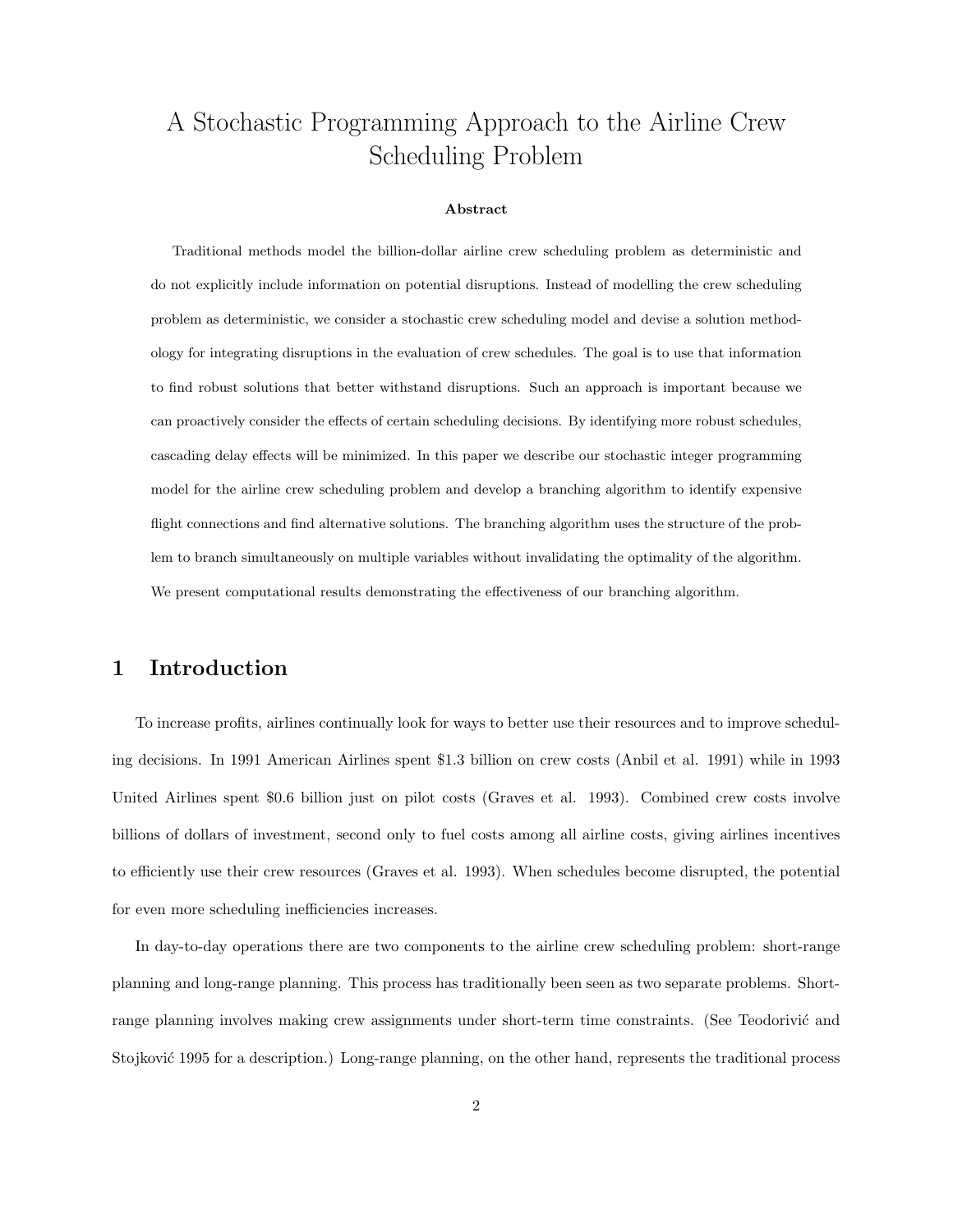where crew schedulers receive flight schedules several months in advance and assign crews their flights. (See Arabeyre et al. 1969, Etschmaier and Mathaisel 1985, and Gershkoff 1989 for general overviews.)

This paper presents a more realistic crew scheduling model that results in a departure from traditional methods. We approach the subject of long-range scheduling while providing for short-range interaction since long-range planning decisions inevitably are altered by short-range decisions. We integrate the two by introducing randomness in the form of a short-range variable in the long-range problem. We call this problem the stochastic crew scheduling problem.

By considering a stochastic model of the crew scheduling problem, we are able to demonstrate significant savings in the expected cost of a solution without compromising solution quality. Furthermore we show that these improved solutions can be obtained in just a few iterations of our algorithm. The solutions to our model are more robust because we reduce the perpetuation of delays via scheduling decisions. These results suggest important savings can be obtained by considering a stochastic model for crew scheduling.

We first present some background on the deterministic crew scheduling problem in Section 2. In Section 3 we present our stochastic formulation. Section 4 outlines our branching algorithm. Our computational results appear in Section 5. Finally we make concluding remarks in Section 6.

## 2 Background

The general long-range crew scheduling problem (CSP) is modelled as a deterministic integer program whose objective is to find a minimum cost assignment for a given set of crews for a given flight schedule. Typically the problem is modelled as a set partitioning or set covering problem (Nemhauser and Wolsey 1999).

Let a pairing be defined as a round trip itinerary that a crew member might fly. Let a *flight segment* be defined as a single flight from origin to destination. The deterministic crew scheduling problem can be formulated as follows: Suppose we have n feasible pairings and  $m$  different flight segments to cover. We want to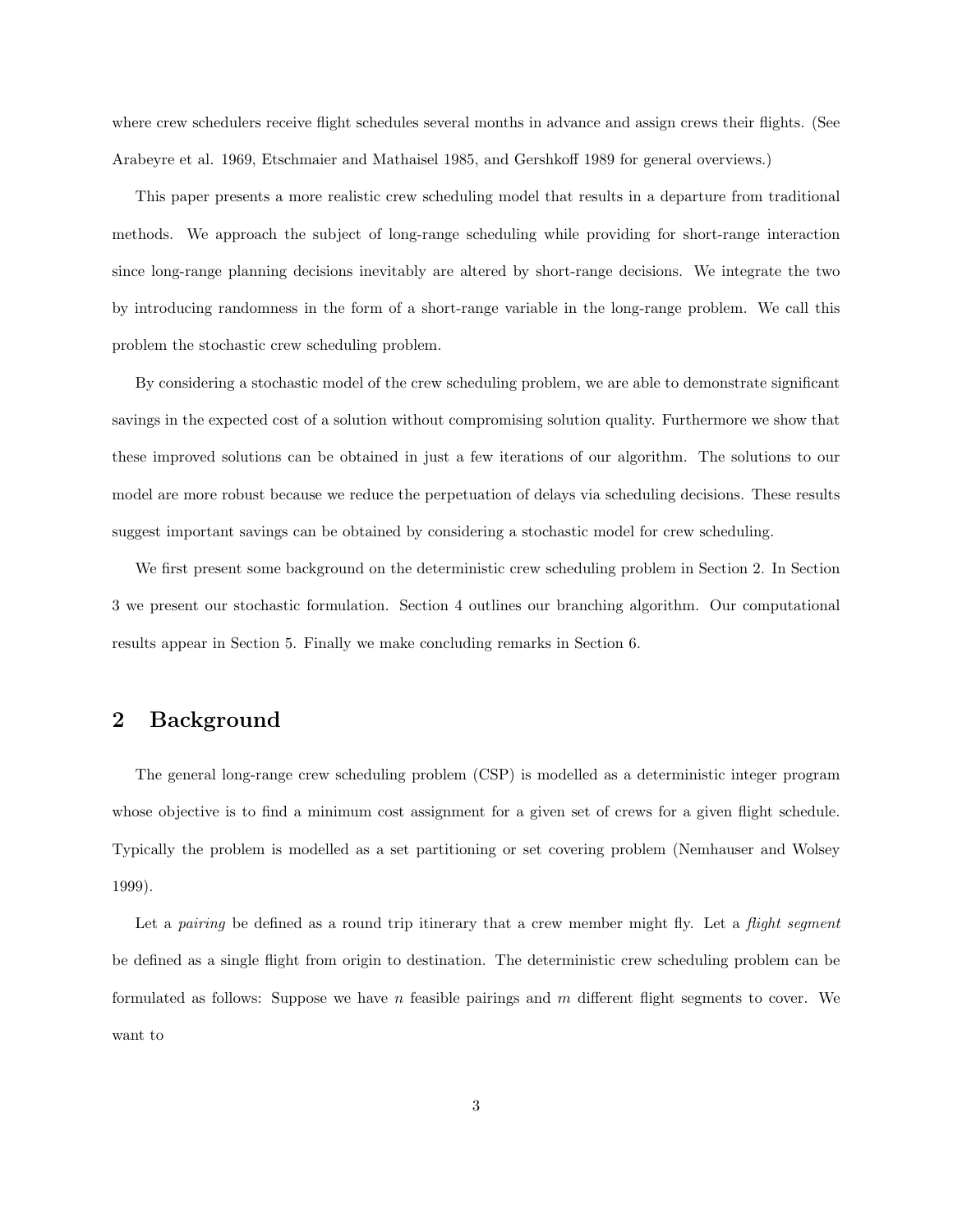$$
\text{minimize } \sum_{j=1}^{n} c_j x_j \tag{1}
$$

subject to

$$
\sum_{j=1}^{n} e_{ij} x_j = 1, \qquad \forall i = 1, ..., m; \n x_j = 0, 1, \quad \forall j = 1, ..., n; \n \tag{2}
$$

where

 $x_j = 1$  if pairing j is selected in the solution, 0 otherwise,

 $e_{ij} = 1$  if flight segment *i* is covered by pairing *j*, and 0 otherwise,

 $c_j = \text{cost of pairing } j.$ 

Rubin (1973) proposed the general technique of solving this massive set partitioning problem by decomposing the problem into more manageable subproblems. Much of the literature on crew scheduling takes this approach with most efforts focused on refining a particular subproblem solution methodology, generating better crew schedule candidates, or attempting to take advantage of problem structure. (See Anbil et al. 1992, Andersson et al. 1998, Barnhart et al. 1998, Chan and Yano 1992, Chu et al. 1997, Desrosiers et al. 1991, Gershkoff 1989, Graves et al. 1993, Hoffman and Padberg 1993, Klabjan et al. 1999, Marsten et al. 1979, Ryan and Foster 1981, Wark et al. 1997, and Wedelin 1995 for examples of such research.)

These long-range deterministic models have made progress in finding better crew schedules; however, none of the efforts has attempted to also address short-range problems by incorporating uncertainty into the problem formulation and solution methodology. Instead disruptions are considered in a separate problem of crew recovery.

This planning process is activated either (1) immediately after the disruption has occurred or (2) in response to the prediction that a disruption is imminent. Contrary to a proactive approach, such short term planning is essentially a reaction to a given event geared to recovering the system on an immediate basis. This short-range problem has been addressed in Argüello et al. 1998, Cao and Kanafani 1997a, Cao and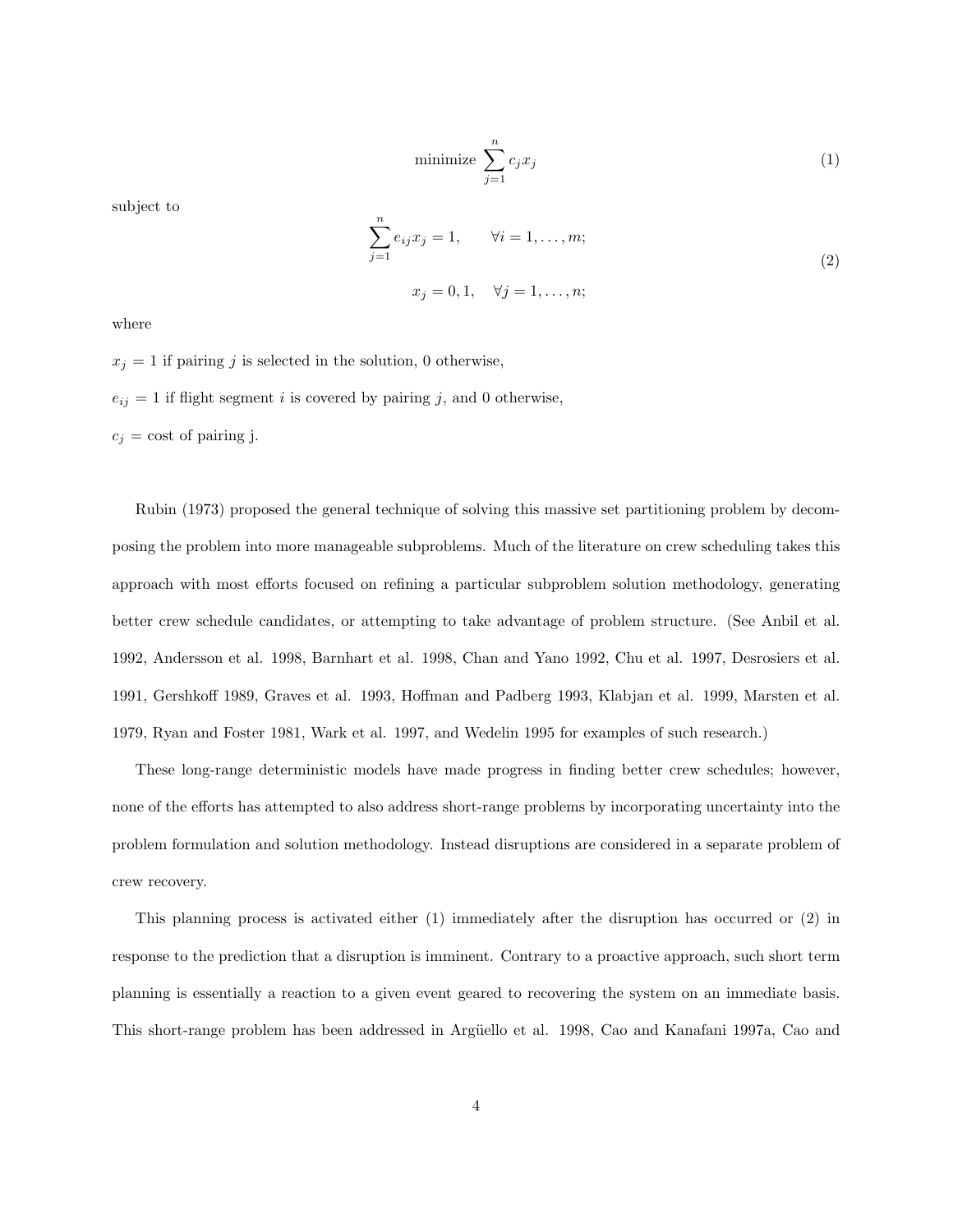Kanafani 1997b, Jarrah et al. 1993, Lettovsky et al. 1999, Mathaisel 1996, Rakshit et al. 1996, Stojković et al. 1998 Teodorivić 1985, Teodorivić and Guberinic 1984, Wei et al. 1997, and Yan and Lin 1997.

While successful at a quick recovery, none of these published methods attempts to anticipate changes and disruptions to the schedule. This reactive strategy is reflected not only in published research but also at airline companies where companies spend millions of dollars in recovery costs and on computer systems to help them better react to disruptions (McDowell 1997). Disruptions are expensive and lead to loss of time, money, and customer goodwill.

To prevent some of these expenses, crew schedulers must be more aware of and responsive to potential changes in the schedule. More recently, Schaefer et al. (2000) proposed a stochastic extension to the deterministic CSP; however, their methodology does not capture interaction effects of planes, crews, and schedule recovery. They modify the objective function's coefficient vector to reflect the expected cost of each decision variable. They then solve the standard crew scheduling problem with this new coefficient vector. Their method does not account for disruption interactions between potential crew schedules.

We propose a stochastic programming model for the problem. Our model incorporates the cost of disruptions. In particular, we model this problem as a two-stage stochastic integer program with recourse where our proposed recourse model reflects the long-range and short-range interactions. Under this model we capture interactions between potential crew schedules and identify more robust solutions which can better withstand possible disruptions to the flight schedule.

Because crew scheduling requires assigning integers to the variables under consideration, we use stochastic integer programming (SIP). (Background information on stochastic integer programming can be found in Birge and Louveaux 1997, Haneveld and van der Vlerk 1999, Schultz 1996, and Stougie and van der Vlerk 1997) Most SIP methodologies manipulate non-integer stochastic programming techniques, such as the Lshaped methods and cutting plane methods, in such a way as to satisfy the integer constraints. Current SIP methodologies are not suitable for handling the nonlinear relationship we propose between long-range planning first stage variables and short-range planning second stage variables; thus, we develop a new algorithm for handling our problem.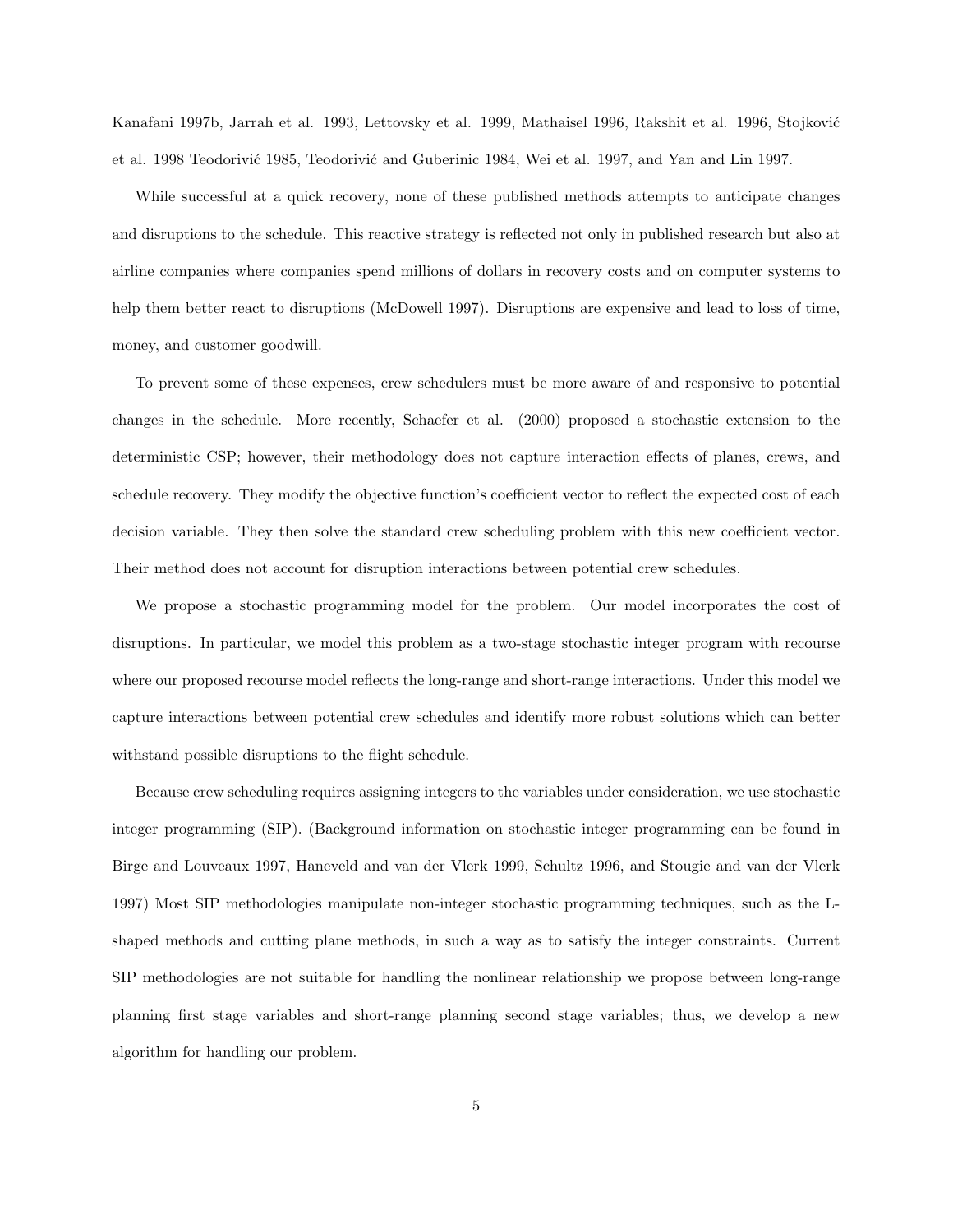# 3 Problem Formulation

Since plane usage and crew assignment turn-around times are often short, long delays can have a cascading effect on future plane and crew assignments. As a result crew schedules which are cost effective in the deterministic case may no longer be so when random disruptions are considered. For example, in 1997 almost 55% of the delays on Air New Zealand's domestic flights, totaling over 90,000 minutes of delay, were directly attributed to a flight crew delay or an upstream delay (a delay occurring earlier in the day) affecting downstream flights (flights occurring later in the day). Since the deterministic crew scheduling model fails to address this problem, we turn to stochastic models.

#### 3.1 Stochastic Programming Formulation

Our method adjusts crew assignments during the planning phase so as to continue to minimize crew costs while creating more robust solutions through identifying pairings that are less sensitive to schedule disturbances. We add the expected delay costs to the deterministic objective function and consider how delays affect flight segments constraints.

We suppose that we will observe the disruptions and obtain a recovery cost. We model the disruption as increases in flight operation times, such as ground holds and actual flight times. These times form a random vector,  $\xi(\omega)$ , where  $\omega$  is a random element in some space Ω. We let each  $\omega$  represent a disruption scenario. For each disruption scenario  $\omega$ , we have a different recourse. For our purposes here, we assume  $\Omega$  has finite cardinality and each  $\omega$  occurs with probability  $p_{\omega}$ .

Therefore, we reformulate the problem as:

minimize 
$$
\mathbf{c}^T \mathbf{x} + \mathcal{Q}(\mathbf{x})
$$
 (3)  
subject to  $\mathbf{A}\mathbf{x} = \mathbf{b}$ ,  
 $0 \le \mathbf{x} \le 1, \mathbf{x}$  integer.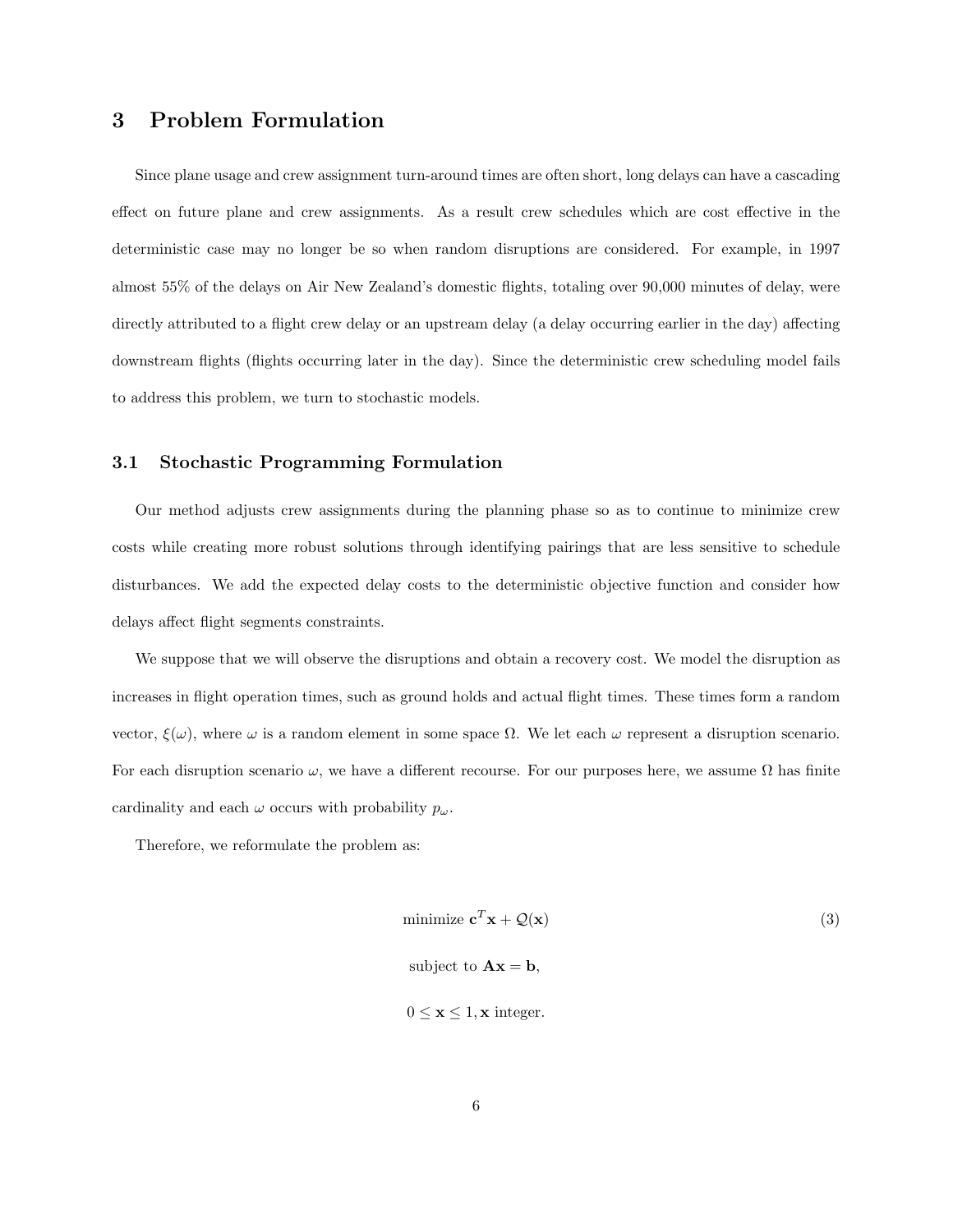In this formulation the vector **c** represents the expected cost of flying a given pairing independent of all other pairings, that is, the cost of the pairing without considering delays due to crews switching planes. The constraints  $\mathbf{A}\mathbf{x} = \mathbf{b}$  consist of the coverage equation (2) and other crew constraints and  $\mathcal{Q}(\mathbf{x}) =$  $\int_{\omega} Q(\mathbf{x}, \omega) P(d\omega)$  is the expected value of future actions due to disruptions in the original schedule. This formulation is a standard two-stage stochastic (integer) program with recourse (Birge and Louveaux 1997).

# 3.2 A Nonlinear Recourse Model for  $Q(\mathbf{x}, \omega)$

We use a nonlinear recourse program to find  $Q(\mathbf{x}, \omega)$  and compute the cost of the delay. The recourse formulation (NLR) with a disruption scenario  $\omega$  is

**NLR:** 
$$
Q(\mathbf{x}, \omega) = \min_{d^a, a^a} \sum_j \rho_j (\Delta_{j\omega} - \Delta'_{j\omega})
$$
 (4a)

subject to

$$
a_{j\omega}^a - d_{j\omega}^a \ge t_{j\omega}, \qquad \forall j; \tag{4b}
$$

$$
a_{j\omega}^a - \Delta j\omega \le a_j^s, \qquad \forall j; \tag{4c}
$$

$$
d_{j\omega}^a - \Delta_{j\omega} \ge d_j^s, \qquad \forall j; \tag{4d}
$$

$$
d_{j\omega}^a - a_{p_j^p\omega}^a \ge g_{j\omega}^p, \qquad \forall j; \tag{4e}
$$

$$
\Delta'_{j\omega} \ge d^a_{j\omega} - (a^a_{p^p_j\omega} + g^p_{j\omega}), \qquad \forall j; \tag{4f}
$$

$$
\Delta_{j\omega} \ge 0, \qquad \forall j; \tag{4g}
$$

$$
\Delta'_{j\omega} \ge 0, \qquad \forall j; \tag{4h}
$$

$$
d_{j\omega}^a - [a_{p_{jk}^c\omega}^a + g_{jk}^c]x_k \ge 0, \qquad \forall j \in \text{pairing } k;\tag{4i}
$$

where j refers to flight segments,  $t_{j\omega}$  is flight j's flight time under scenario  $\omega$ ,  $d_{j\omega}^a$   $(a_{j\omega}^a)$  is actual time of departure (arrival) for flight j under scenario  $\omega$ ,  $d_j^s$  ( $a_j^s$ ) is scheduled time of departure (arrival),  $p_j^p$  is plane predecessor flight for flight j,  $p_{jk}^c$  is crew predecessor flight of flight j under pairing k,  $g_{j\omega}^p$   $(g_{jk}^c)$  is plane ground time for flight j under scenario  $\omega$  (crew ground time under pairing k), and  $\rho_j$  is the penalty cost for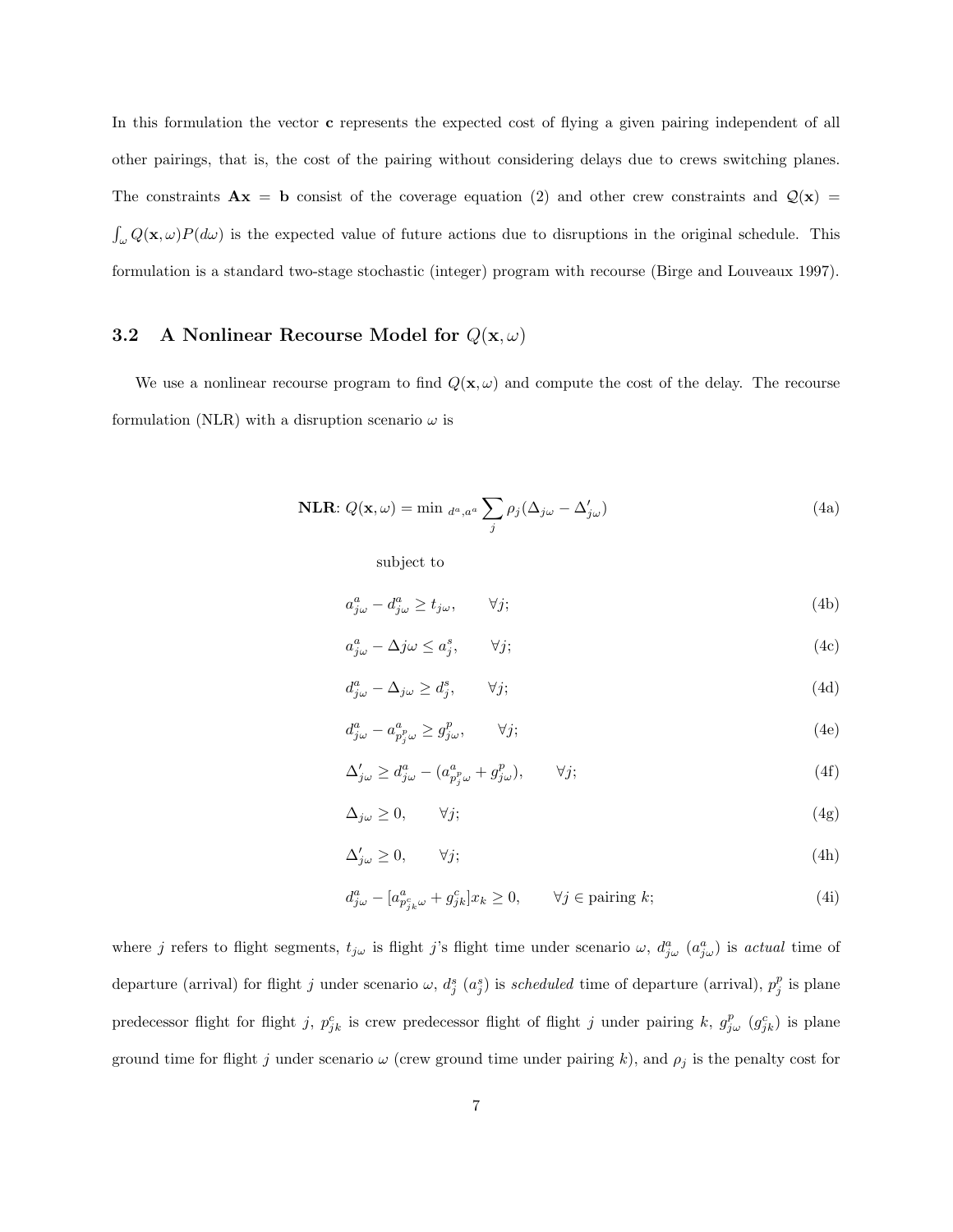delaying flight j.  $\Delta_{j\omega}$  is the total delay to flight j including plane-induced delays and crew-induced delays, while  $\Delta'_{j\omega}$  is the non crew-induced delay. Therefore,  $\Delta_{j\omega} - \Delta'_{j\omega}$  is the delay to flight  $j$  due to crews switching planes. Note that  $p_{jk}^c$  and  $p_j^p$  are just flight indices. Also,  $d^a$  and  $a^a$  are vectors of actual departure and arrival times, respectively.

The objective (equation 4a) represents the cost of delays due to crews switching planes. The first three inequalities, equations (4b) - (4d), represent consistency constraints for flight arrival and departure times. Inequality (4e) represents plane precedence constraints and inequality (4i) represents crew precedence constraints. Finally equations (4g) and (4h) indicate nonnegative delay times.

The random vector is  $\xi(\omega) = (t_{j\omega}, j = 1, ..., ; g_{j\omega}^p, j = 1, ...).$  Our decision variables are  $d_{j\omega}^a, a_{j\omega}^a$ , and  $x_k$ . Note that we have nonlinear constraints in equation (4i). If  $x_k$  is given, this formulation reduces to a linear program because we can determine the crew predecessor flight for each of the flights. The general formulation of the recourse problem becomes

$$
Q(\mathbf{x}, \omega) = \text{minimize } \mathbf{q}^T \mathbf{y} \qquad (RP)
$$
  
subject to  $(\mathbf{W} + \mathbf{G}\mathbf{x}^T)\mathbf{y} = \mathbf{h}(\omega)$ ,  
 $\mathbf{y} \ge 0$ .

We next describe our **Delay Branching Algorithm** for solving this stochastic integer programming problem.

### 4 Delay Branching Algorithm

If a flight is delayed, then crew scheduling decisions introduce delays only when crews are assigned to switch planes. Crew assignments which follow plane assignments do not introduce delays to the system. We want solutions where crew plane changes are minimized. We capture this concept through a specific type of delay, switch delay.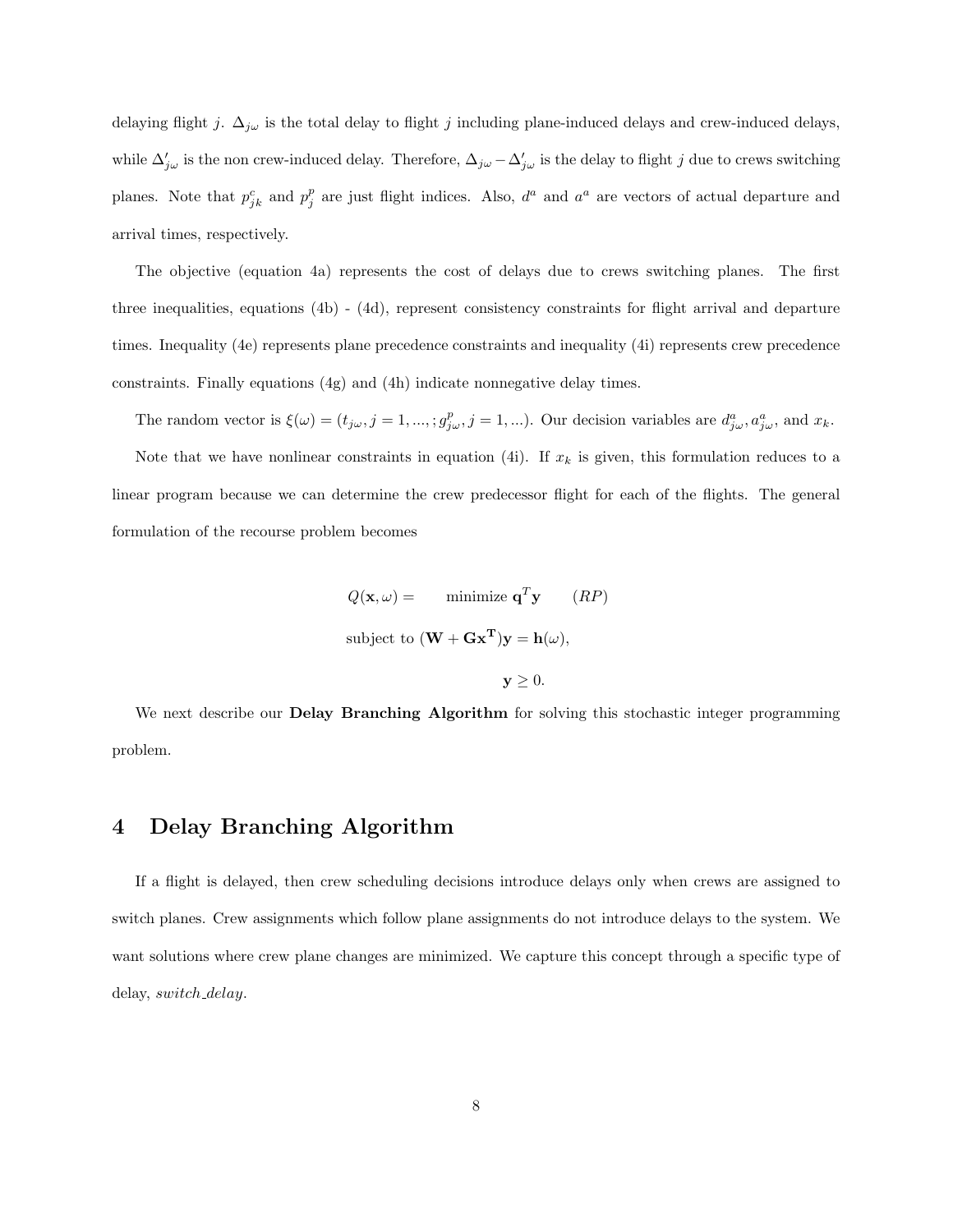### 4.1 Defining Switch Delay

A switch delay is a delay due to a plane change. Suppose a crew is assigned to service two flights, flight i followed by flight j, and flight i experiences a delay. If flight i and flight j are assigned to different planes, then flight j would incur a *switch\_delay* because of this crew assignment.

**Definition 1** For flight pair  $(i, j)$  the switch delay due to crew connection in pairing k over all scenarios  $\omega \in \Omega$  can be written as:

$$
switch\_delay(x_k, i, j) = \sum_{\omega \in \Omega} p_{\omega} [(d_{j\omega} - (a_{p_j^p \omega}^a + gnd_time - d_j^s))\delta_k],
$$

where

$$
\delta_k = \begin{cases}\n\begin{cases}\n d_{j\omega} > 0, \\
x_k & = 1, \\
a_{ik} & = 1, \\
d_{jk} & = 1, \\
d_{i\omega} > 0, \\
p_{jk}^c & = i, \\
p_{i\omega}^c & \neq plane(i), \\
d_j^s < a_{i\omega}^a, \\
0 & \text{otherwise.}\n\end{cases}\n\end{cases}
$$

In the above definition,  $gnd_time$  is the required time on ground (equal to the maximum of the crew ground time constraint and the plane ground time constraint) and  $a_{jk}$  is the  $j^{th}$  row and  $k^{th}$  column of constraint matrix **A**. (Recall if  $a_{jk} = 1$ , then pairing k services flight j.)

### 4.2 Algorithm Description

First we describe the algorithm in words and then follow with a formal description of the algorithm. A summary of the algorithm notation can be found in Table 1.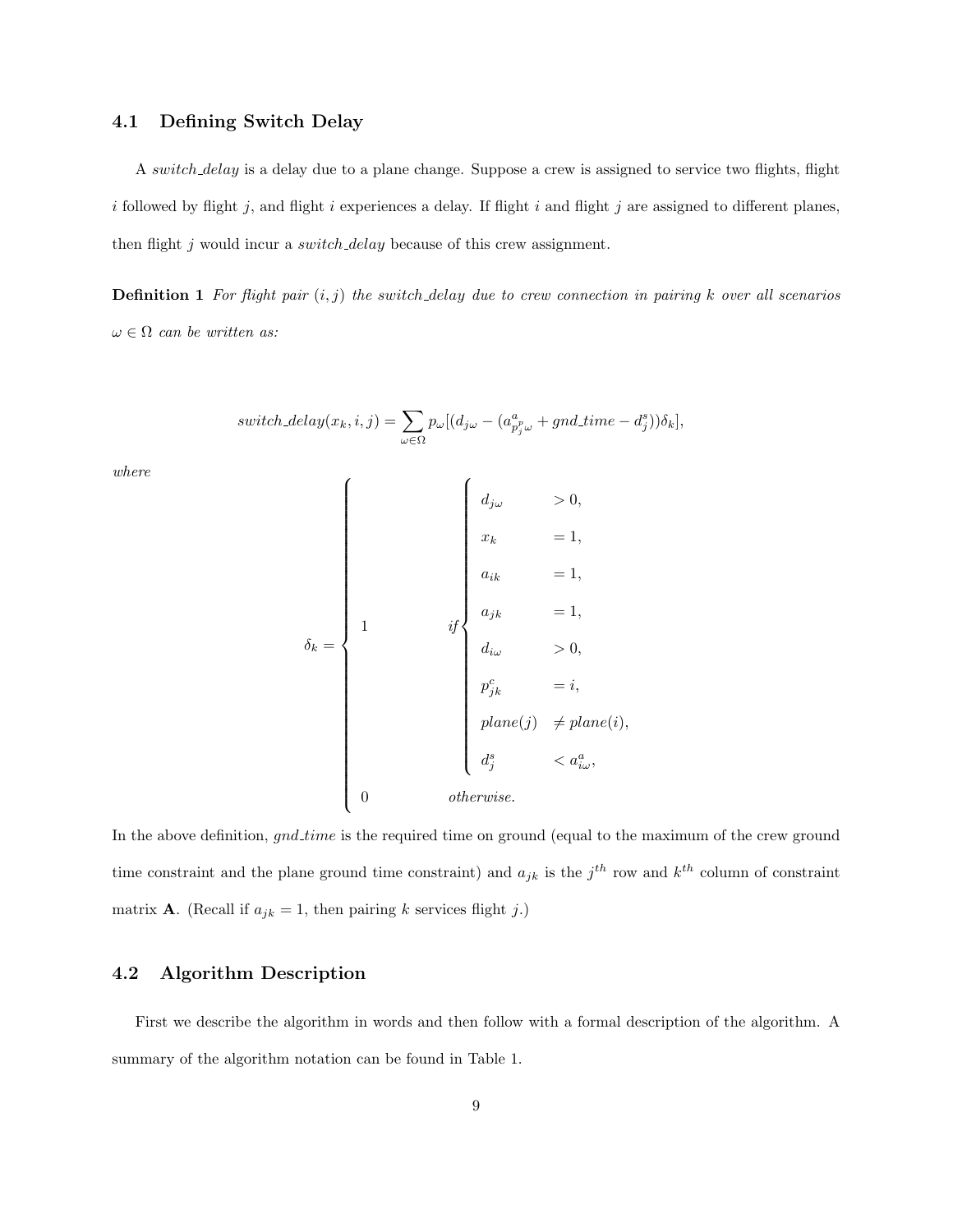Our algorithm essentially augments existing crew scheduling methods with the evaluation of a recourse problem. In our algorithm we either allow or disallow key flight pairs where crews switch planes in the solution. After solving the set partitioning problem using state-of-the-art deterministic crew scheduling knowledge, we evaluate the expected cost of disruptions via the recourse problem. The recourse problem evaluation determines upon which flight pair to branch. We devise a hierarchy for the flight pairs based on the delay costs (specifically, switch delay costs), placing those pairs with larger delays higher in the hierarchy.

The branching methodology employed uses a variation of constraint branching (Ryan and Foster 1981). This method allows us to constrain a collection of variables. Along one branch, we forcibly include the identified flight pair in a pairing selected in the optimal solution at that node. The other branch forcibly excludes said flight pair from any pairing selected in the solution for that node. By focusing on expensive flight pairs, we eliminate subsets of pairings containing the expensive pair. We evaluate a number of pairings at the same time.

If n is the number of flights in the schedule, then the maximum number of flight pairs is  $nC_2$ . Therefore the maximum number of nodes in our tree is  $O(2^{n^2})$ . This number is actually an upperbound on the number of flight pairs since not all flights can be coupled with all other flights. In fact,we only include flight pairs occurring over two planes. In traditional branch and bound, the number of pairings is at most  $2<sup>n</sup>$ ; therefore, the number of nodes is  $O(2^{2^n})$  In practice  $m \ll k$ , where m is the true number of feasible flight pairs and k is the true number of feasible pairings, and our branching method produces a much smaller tree than that given by traditional branch and bound. (An example is given in Section 5.2.)

With the exception of solving the set partitioning problem, all other steps in the algorithm are relatively easy to evaluate. Using the SPP solution, the recourse problem becomes a simple, albeit large, linear program. We can solve such linear programs efficiently. Identifying costly flight pairs is also simple. Evaluating each flight's *switch\_delay* value is a simple addition/subtraction operation.

At any point, upper and lower bounds can be used to select the next node from which to branch until the algorithm terminates. The user may choose, however, to prematurely terminate the algorithm if the current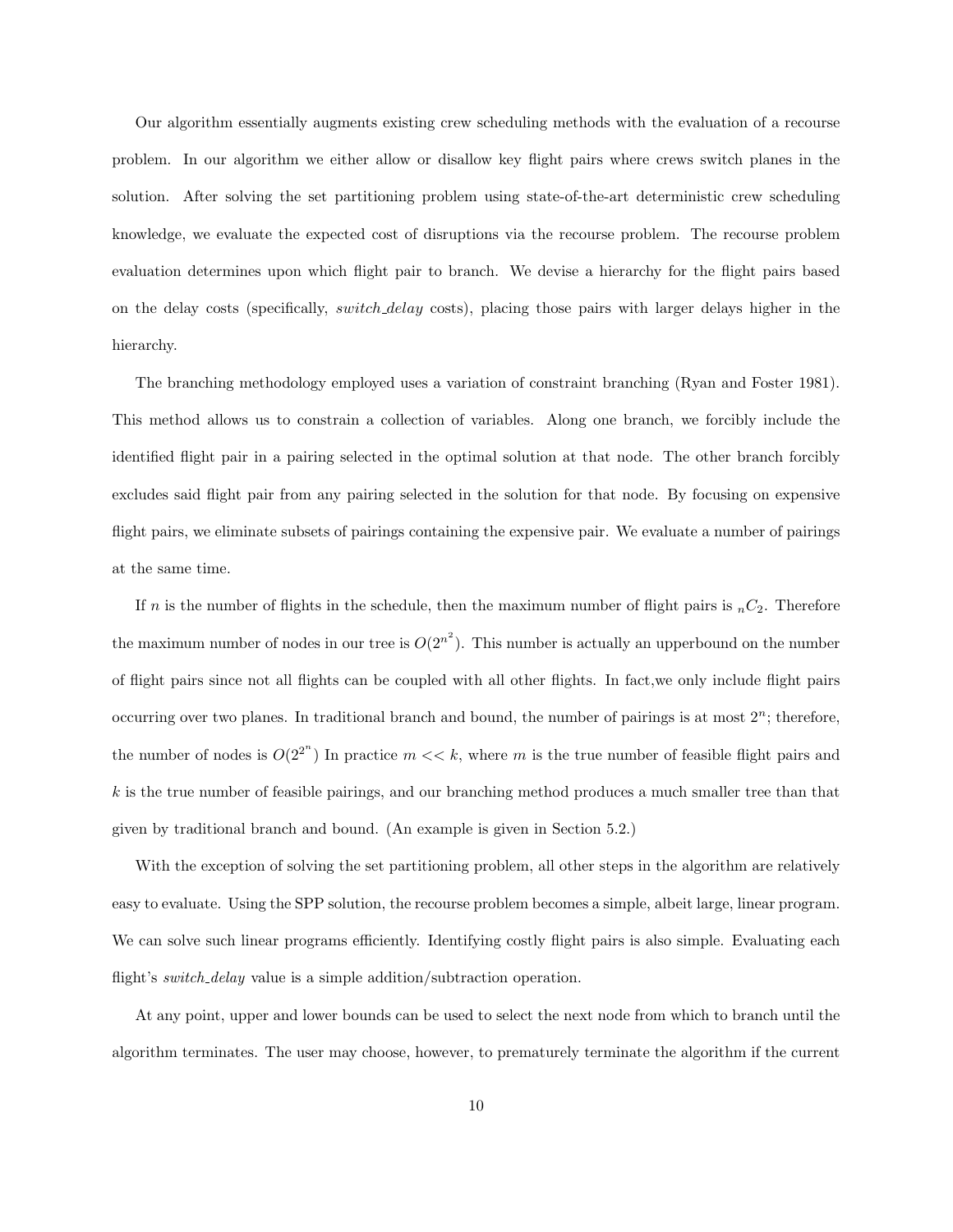solution's disruption cost is satisfactorily limited. Furthermore, at any iteration of the algorithm we have a feasible solution which is more robust than the initial solution in that the expected cost of disruptions is less.

| Symbol             | Definition                                                                         |
|--------------------|------------------------------------------------------------------------------------|
| $\boldsymbol{C}$   | set of nodes which are available for branching/evaluation                          |
| $\mathcal{D}^l$    | set of $(i, j)$ flight pairs with a positive <i>switch_delay</i> at current node l |
| $D_{ij}$           | total accumulated <i>switch_delay</i> for flight pair $(i, j)$ at current node     |
| $D_{i_lj_l}$       | maximum total accumulated <i>switch_delay</i> at current node $l$ (as accumulated  |
|                    | by flight pair $(i_l, j_l)$                                                        |
| i,j                | flight indices                                                                     |
| $(i_l, j_l)$       | flight pair which accrues the maximum switch_delay at node $l$                     |
| (i, j)             | flight $i$ followed by flight $j$ in a crew schedule                               |
| $k, \kappa$        | pairing index                                                                      |
| $\boldsymbol{K}$   | index for the number of nodes already evaluated                                    |
| $\mathcal{K}_{ij}$ | set of pairings selected in current solution which cover both flights in a desig-  |
|                    | nated flight pair $(i, j)$                                                         |
| $\mathfrak l$      | current node, node index                                                           |
| L                  | set of all nodes in the tree                                                       |
| N                  | total number of pairings                                                           |
| $\mathcal{P}^l$    | set of excluded flight pairs at node l                                             |
| $\mathcal{R}^l$    | set of included flight pairs at node $l$                                           |
| $z^l$              | overall stochastic program objective value at node l                               |
| $(\mathbf{x}^l)^*$ | optimal pairing vector at node $l$                                                 |
|                    | continued on next page                                                             |

Table 1: Notation used in Delay Branching Algorithm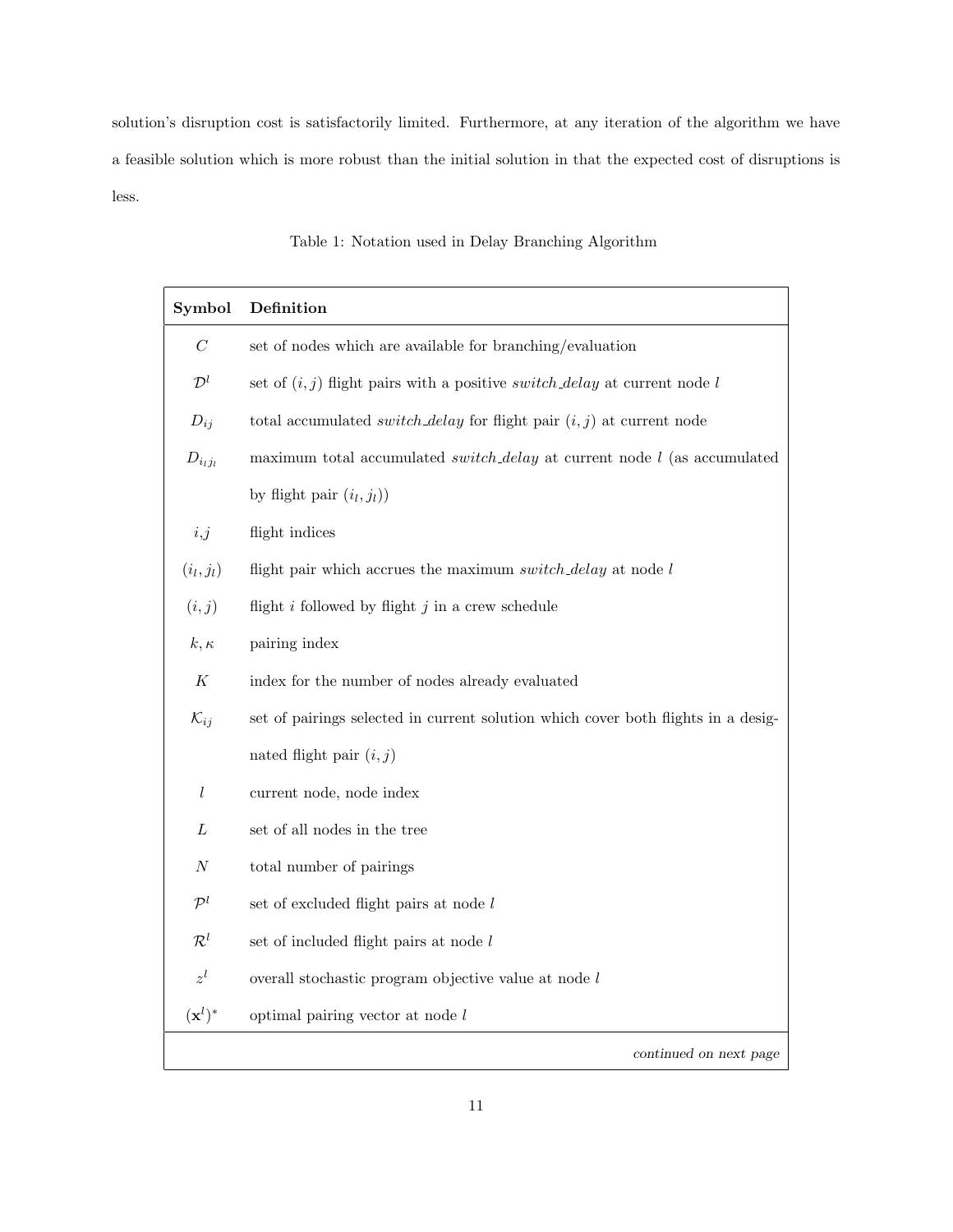| continued from previous page |                                                                |  |  |
|------------------------------|----------------------------------------------------------------|--|--|
|                              | Symbol Definition                                              |  |  |
|                              | $(x^{l})_{k}^{*}$ $k^{th}$ element of the vector $(x^{l})^{*}$ |  |  |
| $(w^{l})^*$                  | optimal deterministic objective value at node $l$              |  |  |

Now we are ready to give the formal description of the Delay Branching Algorithm.

**Step 0:** Initialize  $C = \{\emptyset\}$ ,  $UB = \infty$ ,  $K = 0$ ,  $l = 0$ ,  $\mathcal{P}^0 = \{\emptyset\}$ ,  $\mathcal{R}^0 = \{\emptyset\}$ . Solve

 $(w^0)^* = \text{minimize } \mathbf{c}$  $T$ **x** (5) subject to  $\mathbf{A}\mathbf{x} = \mathbf{b}$ ;  $0 \leq \mathbf{x} \leq 1, \mathbf{x}$  integer;

to obtain  $(\mathbf{x}^0)^*$ .

**Step 1:** for node  $l$  :

Set  $C = C \cup \{l\}$ . Let

$$
z^l = (w^l)^* + \mathcal{Q}((\mathbf{x}^l)^*).
$$

Note  $z^l$  is a function of  $\mathbf{x}^l$ ,  $z^l = z(\mathbf{x}^l) = \mathbf{c}^T(\mathbf{x}^l)^* + \mathcal{Q}((\mathbf{x}^l)^*)$ . Set upperbound

$$
UB = min\{UB, z^l\}.
$$

Set  $\mathcal{D}^l = \{(i,j)|switch\_delay((x^l)^*_k,i,j) > 0\}$ . (See Definition 1 for a definition of switch\_delay.) If  $\mathcal{D}^l = \{\emptyset\}$ , let  $C = C \setminus \{l\}$  and go to **Step 2**. If  $\mathcal{D}^l \neq \{\emptyset\}$ , go to **Step 3**. If  $C = \emptyset$ , terminate. The optimal solution vector is  $\mathbf{x}^*$  such that  $z(\mathbf{x}^*) = UB$ .

**Step 2:** Find a node  $l + 1$  such that

$$
w^{l+1} = \min_{l' \in C} \{w^{l'}\}.
$$

Set  $l = l + 1$  and go to **Step 1**.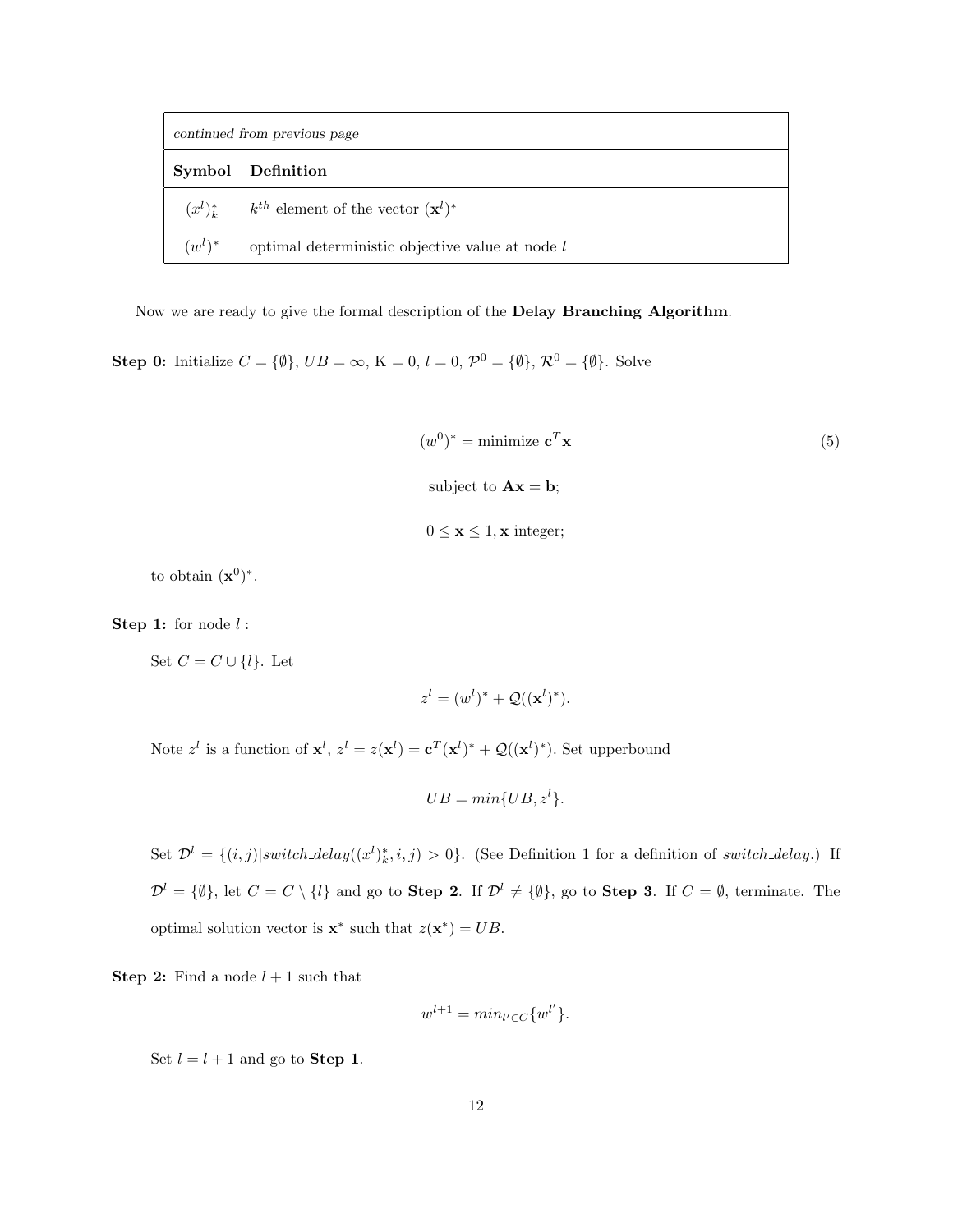**Step 3:** Initialize  $D_{i_lj_l} = 0$ .

For each  $(i, j) \in \mathcal{D}^l$ , if

$$
(i,j) \notin \mathcal{P}^l,
$$
  

$$
(i,j) \notin \mathcal{R}^l,
$$
  

$$
a_{ik}(x^l)^*_k + a_{jk}(x^l)^*_k \geq 2,
$$

then set  $\mathcal{K}_{ij} = \{k | (x^l)_k^* = 1, a_{ik} = a_{jk} = 1\}$ . (Note that if we use the set partitioning formulation, then  $|\mathcal{K}| = 1.$ 

Let

$$
D_{ij} = \sum_{k \in \mathcal{K}_{ij}} switch\_delay((x^l)_\kappa^*, i, j).
$$

If  $D_{ij} > D_{i_l j_l}$ , then  $D_{i_l j_l} = D_{ij}$  and set  $i_l = i$  and  $j_l = j$ .

Branch from node l. Let

$$
E_{i_l j_l}(k) = \begin{cases} 1 & \text{if } a_{i_l k} = 1 \text{ and } a_{j_l k} = 1, \quad \text{for } k = 1, \dots, N, \\ 0 & \text{otherwise} \end{cases}
$$

Go to Step 4.

**Step 4:** Branch such that pair  $(i_l, j_l)$  is excluded from all solutions along that branch. Add the constraint

$$
(\mathbf{E}^{\mathbf{K}+\mathbf{1}})^T \mathbf{x} = \mathbf{E}_{\mathbf{i}_1 \mathbf{j}_1}^T \mathbf{x} = 0.
$$

Label this node K+1. Set  $\mathcal{P}^{K+1} = \mathcal{P}^l \cup \{(i_l,j_l)\}\)$ . Set  $\mathcal{R}^{K+1} = \mathcal{R}^l$ . Set  $C = C \cup \{K+1\}$ .

Find the optimal solution to

$$
w^{K+1} = \text{minimize } \mathbf{c}^T \mathbf{x}
$$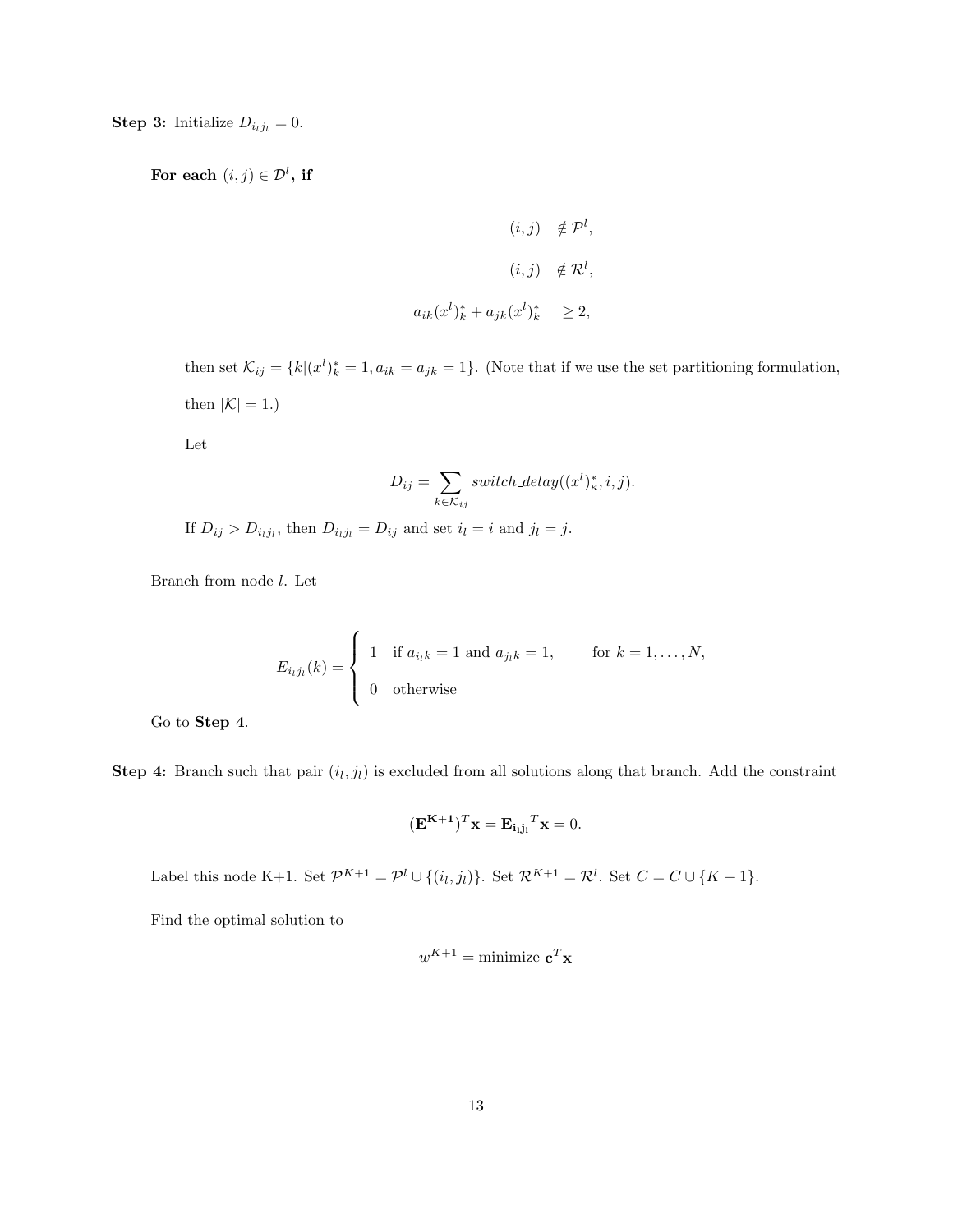subject to submit  $(K+1)$ 

 $\mathbf{A}\mathbf{x} = \mathbf{b}$ ;  $\mathbf{E_{i_1 j_1}^T} \mathbf{x} = 0;$  $\mathbf{E_{ij}^T}\mathbf{x} = 0, \quad \forall (i, j) \in \mathcal{P}^l;$  $\mathbf{E_{ij}^T}\mathbf{x} \quad \geq 1, \qquad \forall (i,j) \in \mathcal{R}^l;$  $0 \leq \mathbf{x} \leq 1;$ x integer;

with optimal value  $(w^{K+1})^*$ , and solution vector  $(\mathbf{x}^{K+1})^*$ .

Go to Step 5.

**Step 5:** Branch such that pair  $(i_l, j_l)$  is included in all solutions along that branch by adding the constraint,

$$
(\mathbf{E}^{\mathbf{K}+\mathbf{2}})^T \mathbf{x} = \mathbf{E}_{\mathbf{i}_1 \mathbf{j}_1}^T \mathbf{x} \ge 1,
$$

to the subproblem for  $w^l$ . Label this node K+2. Set  $\mathcal{R}^{K+2} = \mathcal{R}^l \cup \{(i_l,j_l)\}$ . Set  $\mathcal{P}^{K+2} = \mathcal{P}^l$ . Set  $C = C \cup \{K+2\}.$ 

Find the optimal solution to

$$
w^{K+2} = \text{minimize } \mathbf{c}^T \mathbf{x}
$$

subject to sub  $(K+2)$ 

$$
\begin{aligned}\n\mathbf{A}\mathbf{x} &= \mathbf{b}; \\
\mathbf{E}_{\mathbf{i},\mathbf{j},\mathbf{x}}^{\mathbf{T}} &\geq 1; \\
\mathbf{E}_{\mathbf{i},\mathbf{j}}^{\mathbf{T}}\mathbf{x} &= 0, \qquad \forall (i,j) \in \mathcal{P}^l; \\
\mathbf{E}_{\mathbf{i}\mathbf{j}}^{\mathbf{T}}\mathbf{x} &\geq 1, \qquad \forall (i,j) \in \mathcal{R}^l; \\
0 &\leq \mathbf{x} \leq 1; \\
\mathbf{x} &\text{integer;} \n\end{aligned}
$$

with value  $(w^{K+2})^*$  and solution vector  $(\mathbf{x}^{K+2})^*$ . Note  $(w^{K+2})^* = (w^l)^*$ .

Go to Step 6.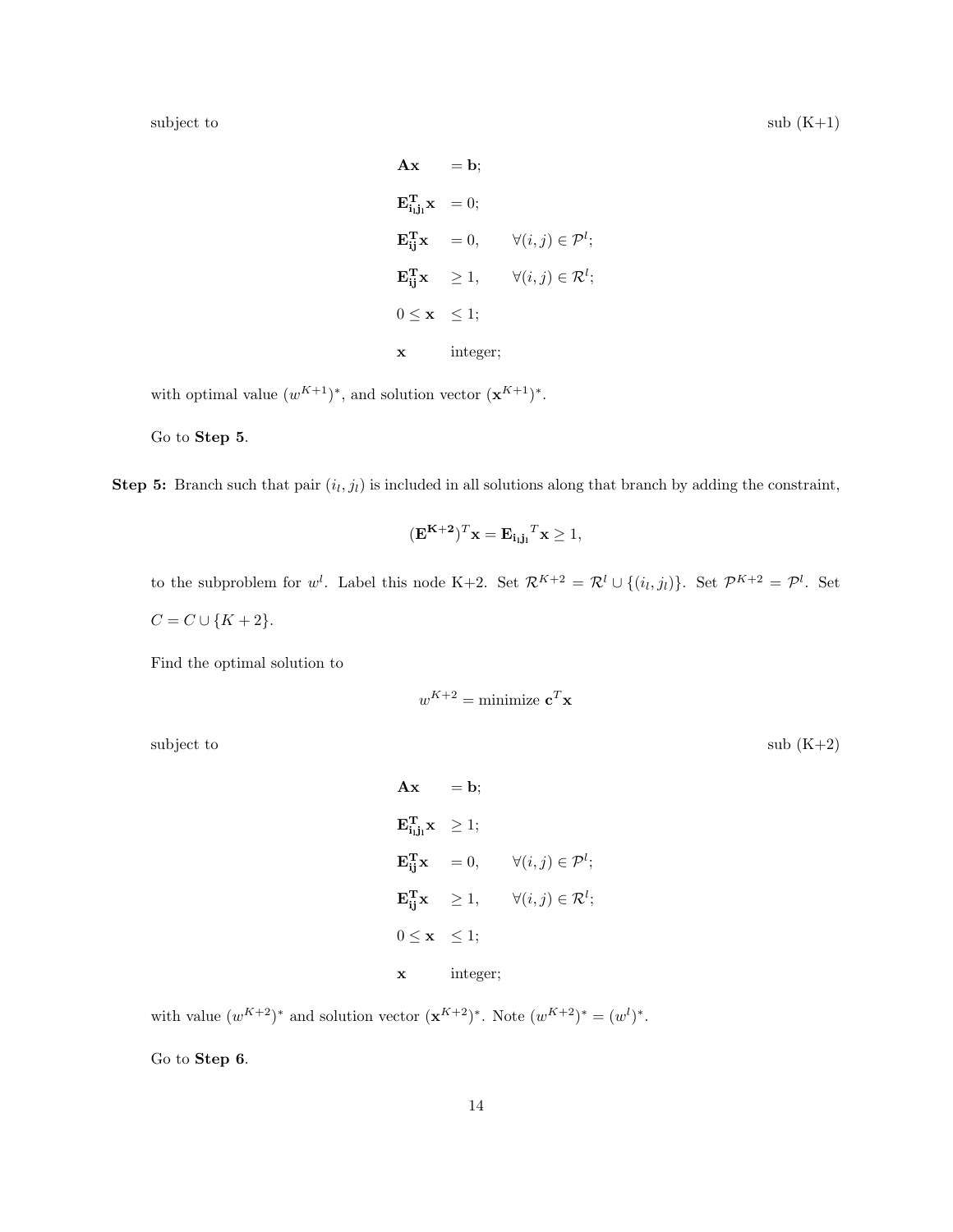**Step 6:** If  $(w^{K+1})^* > UB$ , fathom node K+1, and set  $C = C \setminus \{K+1\}$ .

Let  $K=K+2$  and find a node  $l+1$  such that

$$
w^{l+1} = \min_{l' \in C} \{w^{l'}\}.
$$

Set  $l = l + 1$  and go to **Step 1**.

### 4.3 Proof of Convergence to Optimality

We show this algorithm terminates in a finite number of iterations having found all optimal solutions. Lemma 1 shows the termination with no more branches to explore. Theorem 2 demonstrates termination with all optimal solutions being found.

Lemma 1 The Delay Branching Algorithm terminates in a finite number of iterations and upon termination, there are no more branches to explore.

#### Proof:

Since we have a finite number of flights, we have a finite number of flight pairs and, consequently, a finite number of branches. When branching from a node we either have no more flight pairs to constrain or else we exclude a new flight pair. If a flight pair is identified, we branch and add constraint

$$
\mathbf{E_{ij}}^T \mathbf{x} = 0,
$$
  
or  

$$
\mathbf{E_{ij}}^T \mathbf{x} \ge 1.
$$

Given the inequalities when excluding a flight pair, we find a new solution along the branch where the flight pair is excluded and, thus, we cannot repeat a solution. Since there is only a finite number of branches, the algorithm must terminate in a finite number of iterations.

Next, suppose the algorithm has terminated, then  $C = \{\emptyset\}$ , implying no more nodes to explore in the algorithm.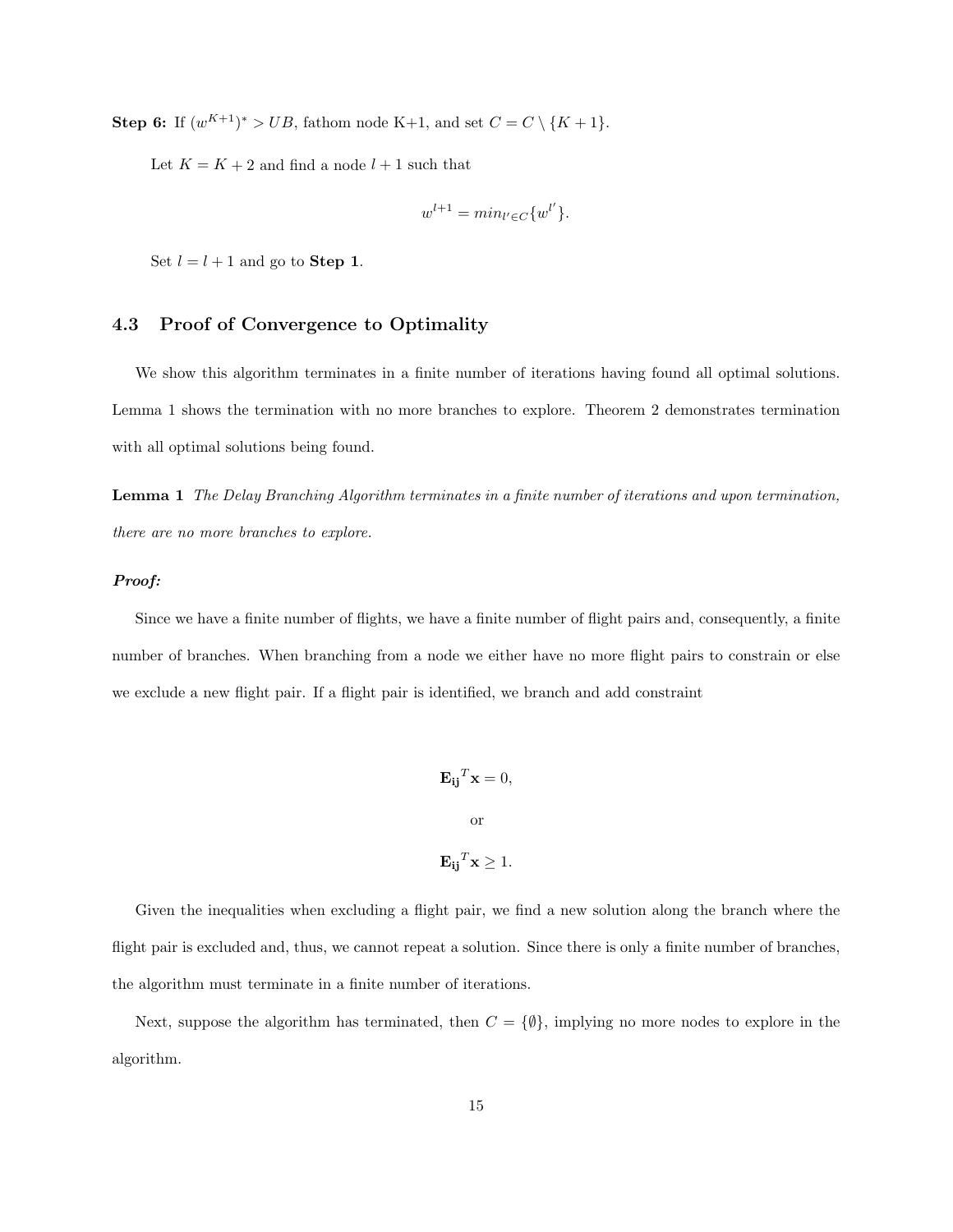Consider some node K. Either K has a pair  $(i_K, j_K)$  such that  $D_{i_K j_K} > 0$  or else no such pair exists at node K. If no such pair exists, we are done. If  $D_{i_Kj_K} > 0$ , there are two possibilities: (a)  $(w^K)^* > UB$ or  $(b)(w^K)^* \leq UB$ . Under case (a), we fathom node K leaving no more branches to explore from node K; otherwise, under case (b), we identify at node K a branching pairing  $(\hat{i}, \hat{j})$  which satisfies the conditions of Steps 3-5 and set  $C = C \cup \{K + 1, K + 2\}$ . This is a contradiction to the termination of the algorithm.

It must be either there does not exists a pair  $(i_K, j_K)$  such that  $D_{i_K j_K} > 0$  or  $(w^K)^* > UB$  for all nodes K in the tree. Hence when the algorithm terminates, there are no more branches to be explored.  $\blacksquare$ 

Theorem 2 The Delay Branching Algorithm terminates with an optimal solution.

#### Proof:

Suppose the algorithm terminates without finding all optimal solutions. Consider an optimal solution  $\hat{\mathbf{x}}$  which has a lower objective function value than the solution found by the algorithm and which was not found by the algorithm. We will show this leads to a contradiction to  $\hat{\mathbf{x}}$ 's optimality.

Let  $I^* = \{(i_1^*, j_1^*), \ldots, (i_n^*, j_n^*)\}$  be the set of flight segments with plane changes in solution  $\hat{\mathbf{x}}$ . Begin at the root of the tree and trace through the tree so as not to violate any of the pairs in  $I^*$ . We will eventually arrive at an end node M such that

$$
\left|\mathcal{R}^M\cap \overline{I^*}\right|+\left|\mathcal{P}^M\cap I^*\right|=0
$$

Note  $\hat{\mathbf{x}}$  is feasible for the subproblem at node M and  $\mathbf{c}^T(\mathbf{x}^M)^* \leq \mathbf{c}^T \hat{\mathbf{x}}$ .

We stop branching at node M if either (a)  $\mathcal{D}^M = \{\emptyset\}$  or (b)  $(w^M)^* > UB$ .

**Case a:**  $\mathcal{D}^M = \{\emptyset\}$ . Therefore,

$$
\mathbf{c}^{T}(\mathbf{x}^{M})^{*} + \mathcal{Q}(\mathbf{x}^{M})^{*} = \mathbf{c}^{T}(\mathbf{x}^{M})^{*}
$$

$$
\leq \mathbf{c}^{T}\hat{\mathbf{x}}
$$

$$
< \mathbf{c}^{T}\hat{\mathbf{x}} + \mathcal{Q}(\hat{\mathbf{x}}),
$$

a contradiction of  $\hat{\mathbf{x}}$  being optimal. So it must be that case (b) has occurred.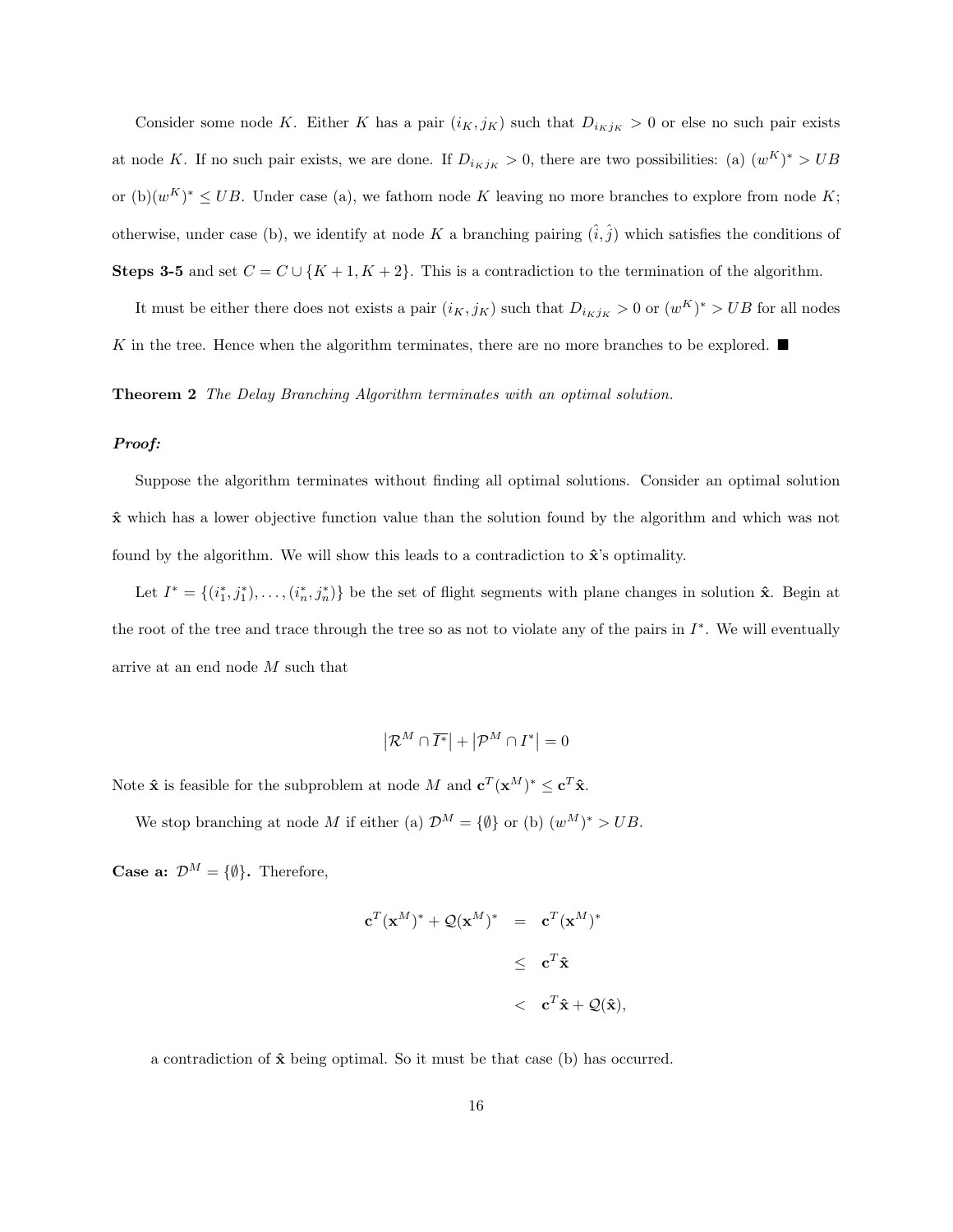**Case b:**  $(w^M)^* > UB$ . Note,  $\hat{\mathbf{x}}$  is not the optimal solution at node M since the algorithm did not find  $\hat{\mathbf{x}}$ at node M. Hence  $\mathbf{c}^T \hat{\mathbf{x}} > (w^M)^*$ . Since  $D_{ij} > 0$ ,  $\mathbf{c}^T \hat{\mathbf{x}} + \mathcal{Q}(\hat{\mathbf{x}}) > \mathbf{c}^T \hat{\mathbf{x}}$ . Thus

$$
\mathbf{c}^T \hat{\mathbf{x}} + \mathcal{Q}(\hat{\mathbf{x}}) > UB.
$$

But since the solution vector which provides the value of UB is a feasible solution, we contradict the optimality of  $\hat{\mathbf{x}}$ .

Hence the algorithm must terminate with all optimal solutions identified.  $\blacksquare$ 

We now have the following corollary:

Corollary 1 The Delay Branching Algorithm terminates in a finite number of iterations with an optimal solution to the stochastic crew scheduling problem given by Problem 3 and recourse problem NLR.

**Proof:** The corollary follows directly from Lemma 1 and Theorem 2.  $\blacksquare$ 

### 5 Computational Results

Next we report on implementation results for three test problems based on Air New Zealand's 1997 domestic operations.

### 5.1 Assumptions and Data Preprocessing

We make the following simplifying assumptions when implementing the algorithm:

- Access to a state-of-the-art set partitioning solver that effectively and efficiently solves the deterministic problem. We use the solver described in Johnson et al. 1999.
- All crews fly their schedules as planned regardless of the delay circumstances. Legality considerations and other constraints make this assumption unrealistic in practice; however, the solution obtained is a lower bound for the actual expected cost of delays.
- Plane assignments are static. Flights are assigned to the same planes every day.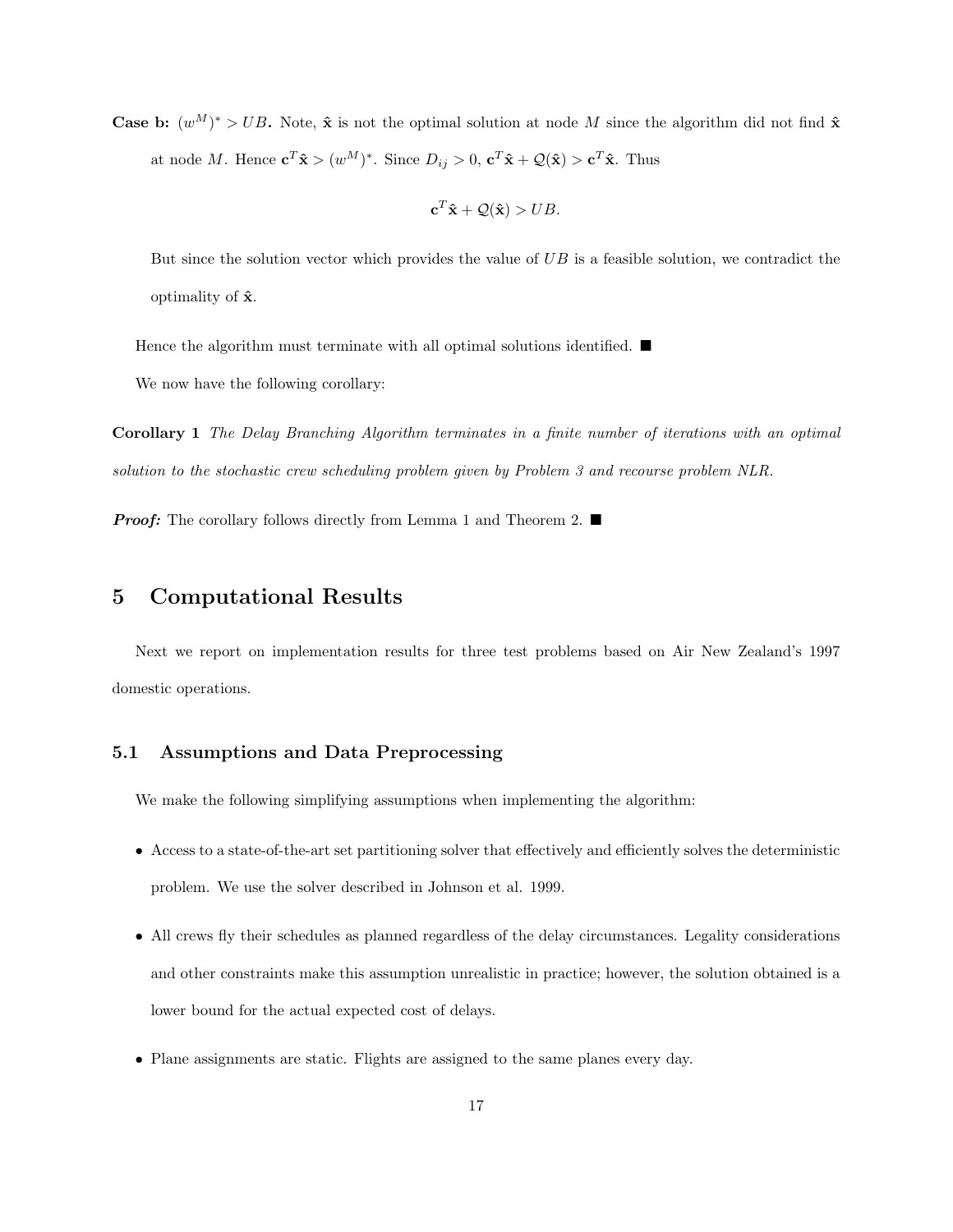- All planes have the same ground time requirements.
- All crew have the same ground time requirements.
- Maximum delay times are bounded.

Based on these assumptions, we enumerate our set of possible crew pairings and generate the random disruption scenarios  $\omega$ . For each test problem we sample 100 scenarios using a truncated gamma or lognormal distribution for the length of delays. A truncated distribution is used because the data indicate delay times are bounded above. Presumably flights experiencing extraordinary delay times may be cancelled and, therefore, do not appear in our delay data. We assume that each disruption scenario is equally likely.

#### 5.2 Test Problem Results

The three test problems represent a simplification of the Air New Zealand domestic schedule: 9 planes covering 61 daily flights, 10 planes covering 66 flights, and 11 planes covering 79 flights. Each of these three problems represents a possible domestic schedule for Air New Zealand's 737 fleet. The schedule services seven cities (Auckland, Christchurch, Dunedin, Hamilton, Rotorua, Queenstown, and Wellington) with the same schedule being flown each day of the week.

Using the set partitioning solver described in Johnson et al. 1999, we enumerate 1911 feasible pairings for the 9-plane problem, 2737 pairings for the 10-plane problem, and 3296 for the 11-plane problem. We implement the algorithm using AMPL (1993) to formulate the model and CPLEX (1998) to solve the resulting linear program. A master C program, which uses a general purpose priority queue (described in Kelly 2000) to maintain the branching decisions, is used to manage the branching process.

The branching tree becomes very large and, due to computational limitations, we do not explore the entire tree. Nevertheless, our results indicate that we quickly find good solutions and that subsequent improvements may be quite minimal.

Although our tree is large, it is much smaller than that produced by traditional branch and bound. Consider, for example, the 9-plane problem with 1911 feasible pairings. In this problem there are 20 flights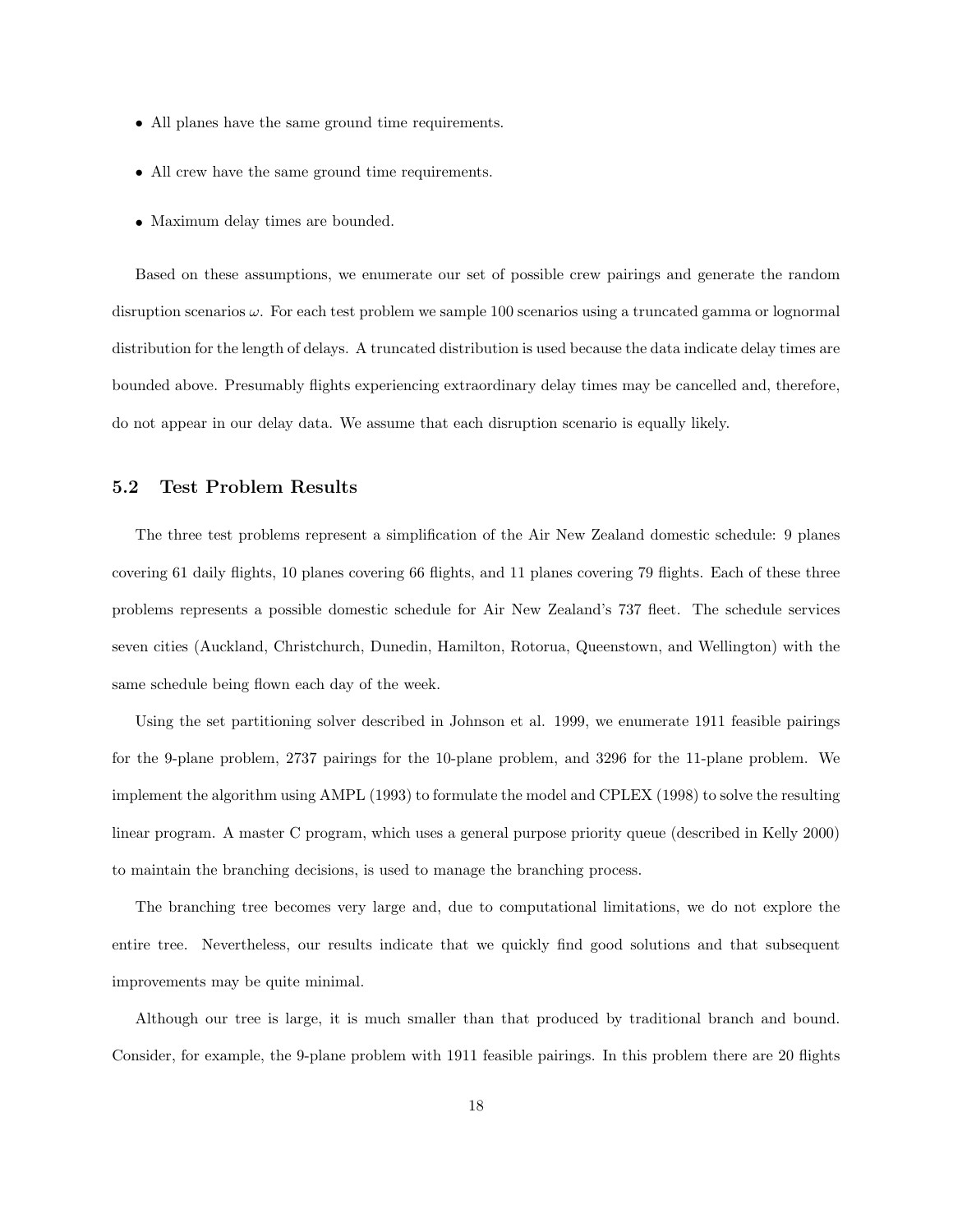departing or arriving at Auckland, 18 at Christchurch, 3 and Dunedin, and 20 at Wellington. Due to location restrictions, the maximum number of flight pairs is  ${}_{20}C_2 + {}_{18}C_2 + {}_{3}C_2 + {}_{20}C_2 = 536$ . This value is an upperbound for the number of flight pairs because time limitations would actually preclude some flights from being paired together and because some flight pairs follow plane assignment and, therefore, are not considered for branching. Consequently, our branching tree produces at most  $2^{537} - 1$  nodes, while regular branch and bound produces 2<sup>1912</sup> <sup>−</sup> 1 nodes. Note both numbers are ridiculously large but the observation is that generally our process quickly identifies good candidate solutions.

In order to calculate the objective function value, we must determine the value for the penalty parameter. The cost of a delay depends on a number of issues that are difficult to measure. For example, the cost of losing a passenger can vary. Perhaps the passenger is lost for a single flight. In this case, the cost is relatively low; however, a passenger may choose never to fly that airline again. This passenger loss is quite costly because there is repeated lost revenue. Since, in practice, we are not sure how to measure the cost of delays, we want to examine a set of possible delay values.

We test four variations of each test problem examining how different penalty parameter values affect the solution. We show we obtain large savings in the recourse objective without significant sacrifice in the cost of the first stage objective. We also calculate the value of the stochastic solution (VSS). Calculating the VSS further demonstrates the merits of considering the stochastic model since VSS is the possible gain from solving the stochastic model. In particular  $VSS = E_{\xi}(z(\bar{x}(\bar{\xi}), \xi)) - min_x E_{\xi}(z(x, \xi))$  (Birge and Louveaux 1997).

In expectation planes always arrive on time. In practice, it is assumed planes meet their scheduled arrival and departure times. That is, we assume that the schedule is designed such that every flight adheres to its expected flight times and there are no delays to the schedule. Thus the solution to the problem ignoring delay is the same as the initial solution to the problem with expected delay since we assume the schedule is constructed such that no delays occur. Consequently the initial solution is the same as the expected value solution. Given these assumptions we calculate  $VSS = z(\mathbf{x}^0) - z(\mathbf{x}^*)$ , where  $\mathbf{x}^0$  is the initial solution and x ∗ is the best solution vector.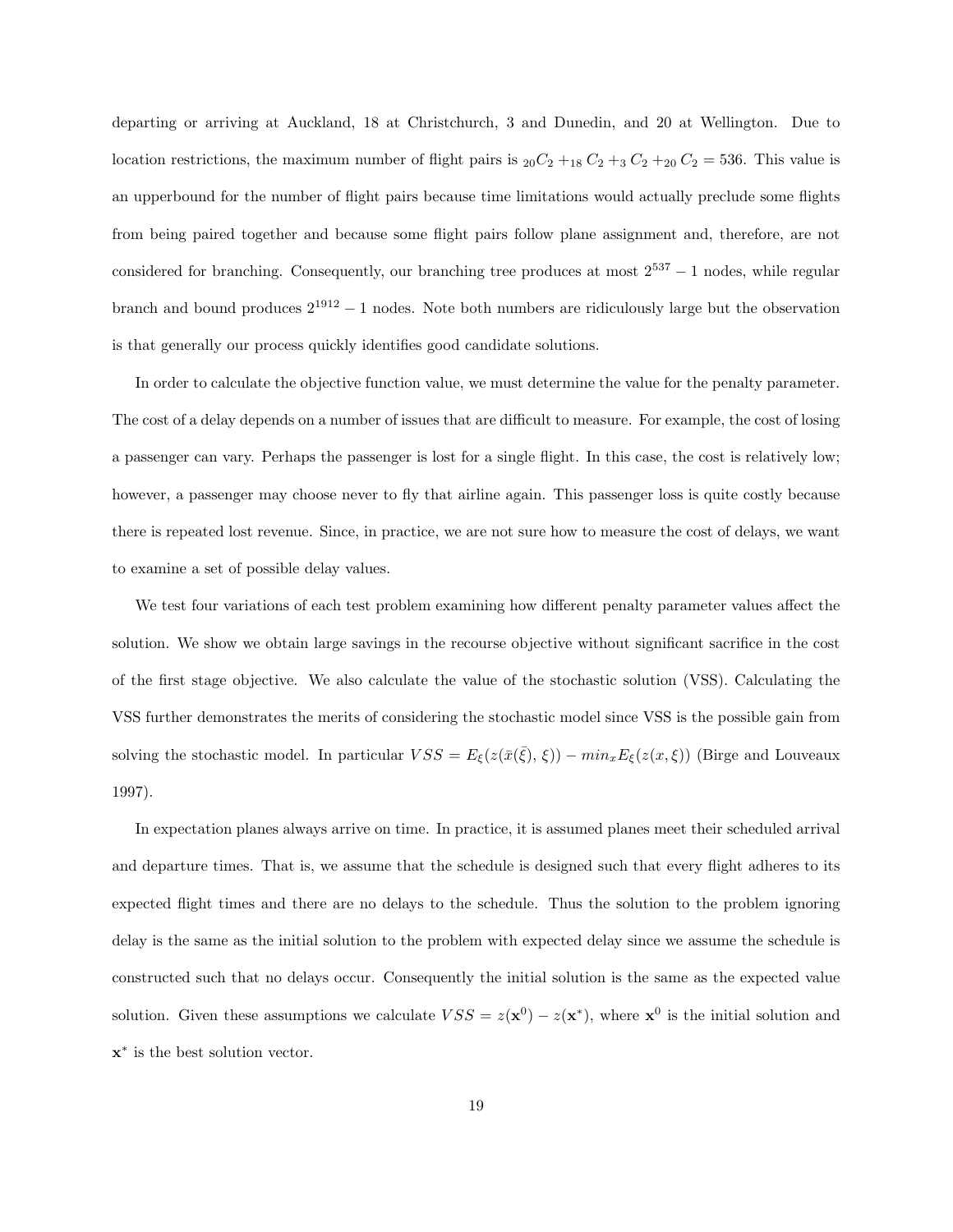#### 5.2.1 Comparing Deterministic Solutions and Stochastic Solutions

From the penalty parameter analysis (discussed in more detail Section 5.2.2), we believe it is useful to examine several different versions of a test problem, where each version has a different penalty parameter value. We create four variations per test problem, setting the penalty parameter at 1, 10, 100, and 1000. See Table 2 for the results. The first column identifies the test problem. The second column lists the penalty parameter value. Columns 3 and 4 list the initial solution's value for the first and second stage, respectively. Note this initial solution,  $x^0$ , is the solution to the deterministic problem from equations (1) and (2). Columns 5 and 6 show our best solution's first stage and second stage values, respectively. The seventh column gives the value of the stochastic solution, while the eighth column gives the best solution's objective value,  $\mathbf{c}^T \mathbf{x}^* + \mathcal{Q}(\mathbf{x}^*)$ , relative to the initial solution's objective,  $\mathbf{c}^T \mathbf{x}^0 + \mathcal{Q}(\mathbf{x}^0)$ . For example, row 2 shows the best solution costs for the 9-plane problem with a penalty parameter of ten is 82.5218 units less than the initial solution and is approximately 98.619% of the initial solution.

While we do not explore the entire branching tree, we do explore enough of the tree such that we believe our solutions are near optimal or optimal since the curve of new optimal solution values flattens. (See Figures 1 and 2); however, we do not have proof of optimality for these results. Table 3 gives a summary of the number of iterations executed until finding the best solutions listed in Table 2, as compared to the total number of iterations calculated for each problem.

Even though we may execute many iterations before finding the best solution, we are very close to the best solution after just a few iterations. For example, consider the 10-plane problem with penalty of 100. We are within five percent of the best solution after only five iterations, within two percent after thirteen iterations, and within one percent after 55 iterations. We get quick savings early in the implementation of the algorithm (see Figures 1 and 2). In this case, we see small changes to  $c^{\mathbf{T}}x$  while simultaneously seeing relatively large changes to the overall objective and the recourse objective. Similar results hold for the 9-plane and 11-plane problems.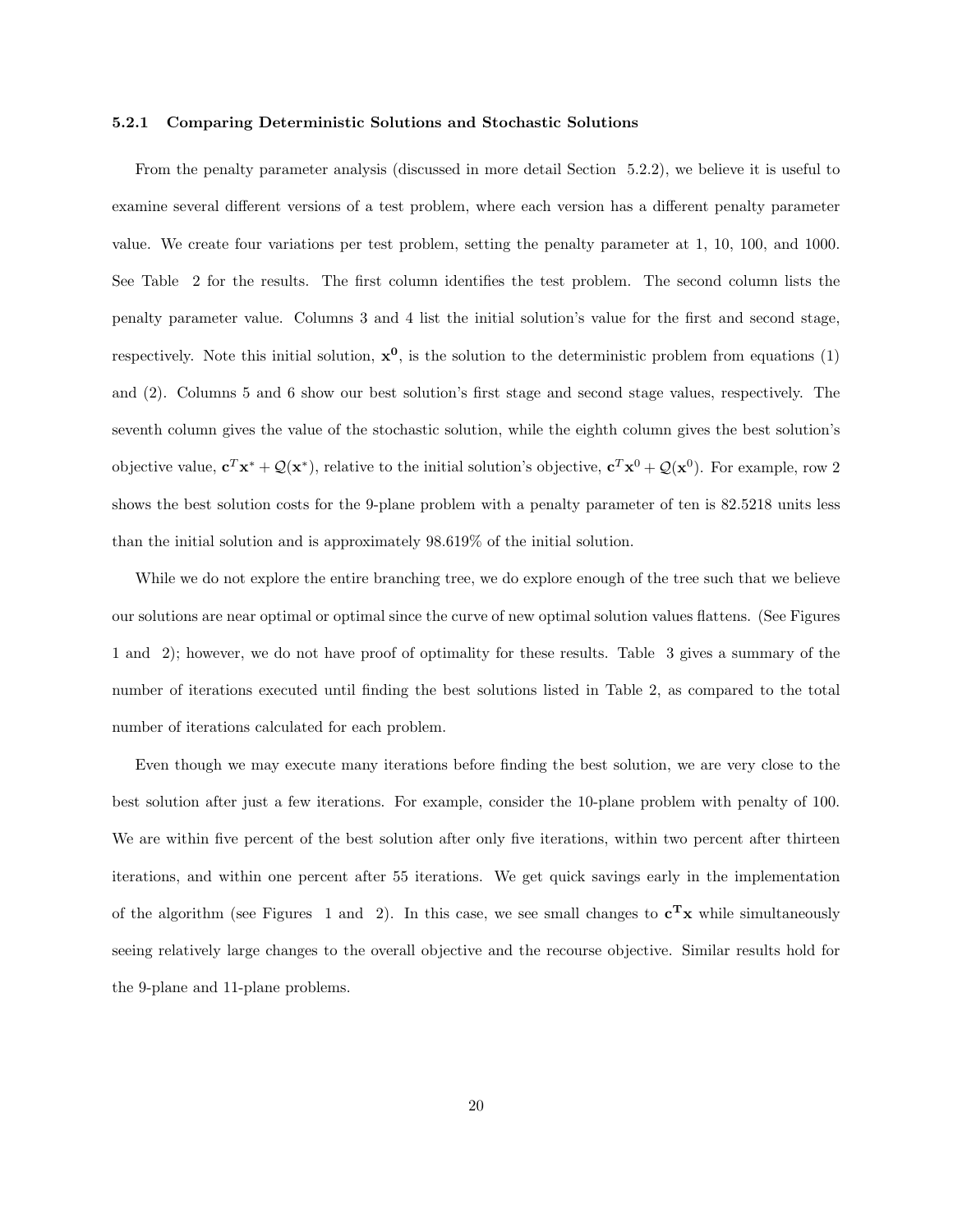| <b>Test Problem</b> | Penalty      | $\mathbf{c}^{\mathbf{T}}\mathbf{x}^{\mathbf{0}}$ | $\mathcal{Q}(\mathbf{x}^0)$ | $c^Tx^*$ | $\mathcal{Q}(\mathbf{x}^*)$ | <b>VSS</b> | $rac{z(\mathbf{x}^*)}{z(\mathbf{x}^0)}$ |
|---------------------|--------------|--------------------------------------------------|-----------------------------|----------|-----------------------------|------------|-----------------------------------------|
|                     | $\mathbf{1}$ | 3889                                             | 208.803                     | 3889     | 208.803                     | $\theta$   | 1.00                                    |
| 9-plane             | 10           | 3889                                             | 2088.035                    | 3937     | 1957.513                    | 82.5218    | .98619                                  |
| problem             | 100          | 3889                                             | 20880.35                    | 4297     | 18139.53                    | 2332.81    | .90582                                  |
|                     | 1000         | 3889                                             | 208803.5                    | 4819     | 179628                      | 28245.5    | .8672                                   |
|                     | $\mathbf{1}$ | 4219                                             | 247.5961                    | 4220     | 234.1843                    | 12.4118    | .99722                                  |
| $10$ -plane         | 10           | 4219                                             | 2475.96                     | 4392     | 2136.543                    | 166.418    | .97514                                  |
| problem             | 100          | 4219                                             | 24759.61                    | 5498     | 19664.14                    | 3816.47    | .8683                                   |
|                     | 1000         | 4219                                             | 247596.1                    | 5498     | 196641.4                    | 49675.7    | .8027                                   |
|                     | $\mathbf{1}$ | 5058                                             | 175.87                      | 5059     | 174.55                      | .322       | .99994                                  |
| $11$ -plane         | 10           | 5058                                             | 1758.76                     | 5175     | 1627.15                     | 14.62      | .99079                                  |
| problem             | 100          | 5058                                             | 17587.62                    | 5408     | 15563.02                    | 1674.59    | .9260                                   |
|                     | 1000         | 5058                                             | 175876.2                    | 5408     | 155630.2                    | 19895.9    | .8900                                   |

Table 2: Test Problem Results

#### 5.2.2 Penalty Parameter Analysis

An important part of the modelling process is determining the value of the penalty parameter. When the penalty parameter equals one, the recourse cost is exactly the sum of the delay minutes over all flights averaged over 100 scenarios. For these problems, the first stage objective is order  $10^3$  while the recourse objective is order  $10^2$ . These orders of magnitude are consistent with the 1997 data. The simulated total delay time minutes are the same order of magnitude as the average number of delay times from the 1997 data. In 1997 the total delay minutes per day averages 392.65 minutes.

We examine the effects of different penalty parameter values. The penalty parameter is a reflection of how much disruptions are worth, representing a trade-off between disruption costs and crew costs. As we increase the penalty parameter, we can track this trade-off. Quantifying this trade-off is useful, for example, to conduct a cost analysis comparing schedules with different levels of slack time.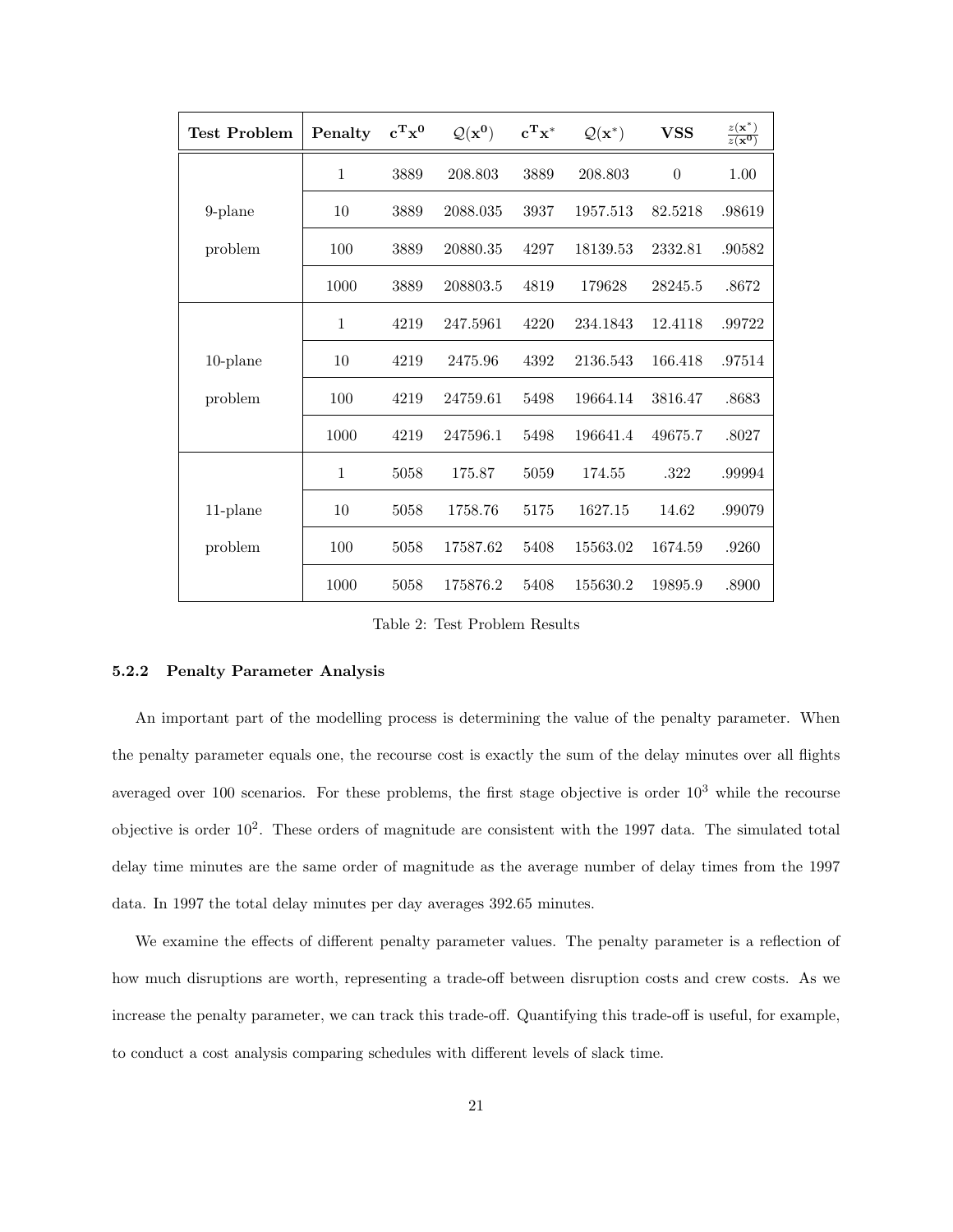| Number of Iterations |          |       |              |       |                |       |
|----------------------|----------|-------|--------------|-------|----------------|-------|
|                      | 9 Planes |       | 10 Planes    |       | 11 Planes      |       |
| Penalty              | opt      | total | $_{\rm opt}$ | total | opt            | total |
| 1                    | 1        | 1287  | 289          | 468   | $\overline{2}$ | 998   |
| 10                   | 7        | 1127  | 10           | 162   | 13             | 197   |
| 100                  | 25       | 995   | 107          | 184   | 76             | 580   |
| 1000                 | 140      | 386   | 107          | 256   | 76             | 173   |

Table 3: Number of Iterations Before Finding Current  $\mathbf{x}^*$ 

As the penalty parameter increase, we reduce our disruption costs in the final solution but pay more crew costs. By implementing the algorithm using several different values for the penalty parameter, we can generate a trade-off curve. (See Table 4 and Figure 3. Table 4 demonstrates the percentage of change between the initial solution's value and the final solution's value. A negative value indicates a decrease in value from the initial solution. For example, in the 9-plane, penalty = 10 problem  $z(\mathbf{x}^*)$  is 1.38% smaller than  $z(\mathbf{x}^0)$ .)

| Percent Change in Value from Initial Solution |          |                                       |                             |           |                                              |                              |           |                                              |                             |
|-----------------------------------------------|----------|---------------------------------------|-----------------------------|-----------|----------------------------------------------|------------------------------|-----------|----------------------------------------------|-----------------------------|
|                                               | 9 Planes |                                       |                             | 10 Planes |                                              |                              | 11 Planes |                                              |                             |
| Penalty                                       | $z^*$    | $\mathbf{c}^{\mathbf{T}}\mathbf{x}^*$ | $\mathcal{Q}(\mathbf{x}^*)$ |           | $z^*$ $\mathbf{c}^{\mathbf{T}} \mathbf{x}^*$ | $\mathcal{Q}((\mathbf{x}^*)$ |           | $z^*$ $\mathbf{c}^{\mathbf{T}} \mathbf{x}^*$ | $\mathcal{Q}(\mathbf{x}^*)$ |
| 1                                             | $\Omega$ | $\theta$                              | $\Omega$                    | $-.28$    | .023                                         | $-5.42$                      | $-.006$   | .02                                          | $-.75$                      |
| 10                                            | $-1.38$  | 1.23                                  | $-6.25$                     | $-2.49$   | 4.10                                         | $-13.71$                     | $-.21$    | 2.31                                         | $-7.5$                      |
| 100                                           | $-9.42$  | 10.49                                 | $-13.13$                    | $-13.17$  | 30.32                                        | $-20.58$                     | $-7.40$   | 6.92                                         | $-11.51$                    |
| 1000                                          | $-13.28$ | 23.91                                 | -13.97                      | $-19.73$  | 30.32                                        | $-20.58$                     | $-10.99$  | 6.92                                         | -11.51                      |

Table 4: Effects of the Penalty Parameter

From these results we conclude there exists some threshold for the penalty parameter after which no additional information or savings will result from a higher penalty. Also, there exists a region where the rate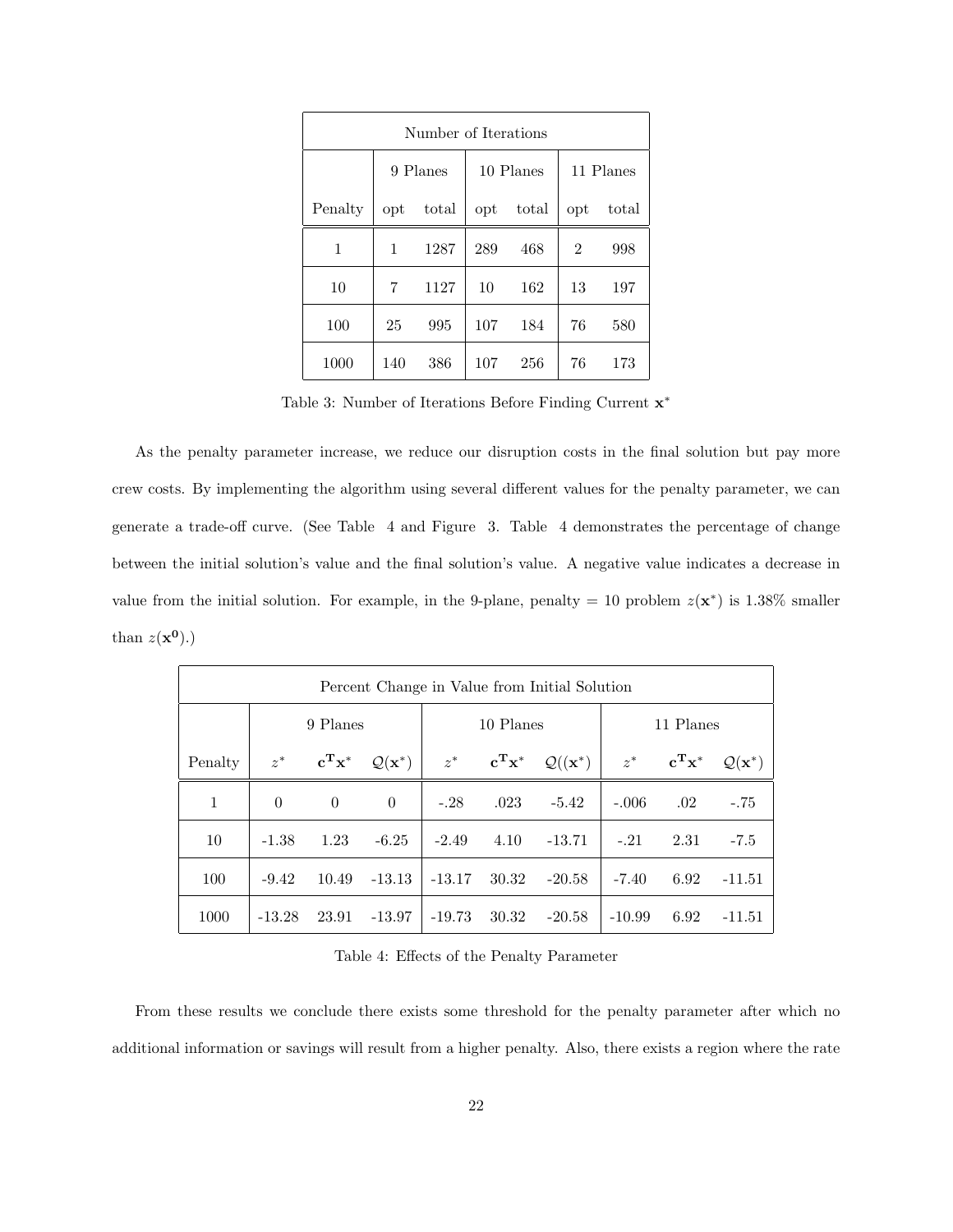

Figure 1: 10-Plane, Penalty = 100, Optimal Solution Cost

of decreasing disruption costs is faster than rate of increasing crew costs. It is useful to include information about disruption costs when evaluating crew schedules.

Furthermore, we are concerned with the final solution's sensitivity to the penalty parameter value. As previously stated, it is difficult to determine the exact value for the penalty parameter. Therefore, it is important that small changes in the parameter value do not lead to widely varying solutions. In our experiments we vary the penalty parameter by  $\pm 20\%$ . For example, we tested the 10-plane problem with penalty values of 80, 90, 100, 110, 120. In these experiments, our algorithm returns the same solution vector. Moreover, the algorithm generally finds the same sequence of solution vectors regardless of the penalty value. However, higher penalty values lead to more vectors in the sequence of improving solutions. We conclude the algorithm is robust in that similar penalty parameter values yield the same or similar solution vectors.

The penalty parameter value should be determined by the users as it is a measure of how much disruptions costs are valued with respect to crew costs. Some possible ways to determine the penalty value include:

- penalty parameter  $=$  number of passengers per flight;
- penalty parameter  $=$  number of crew members per flight;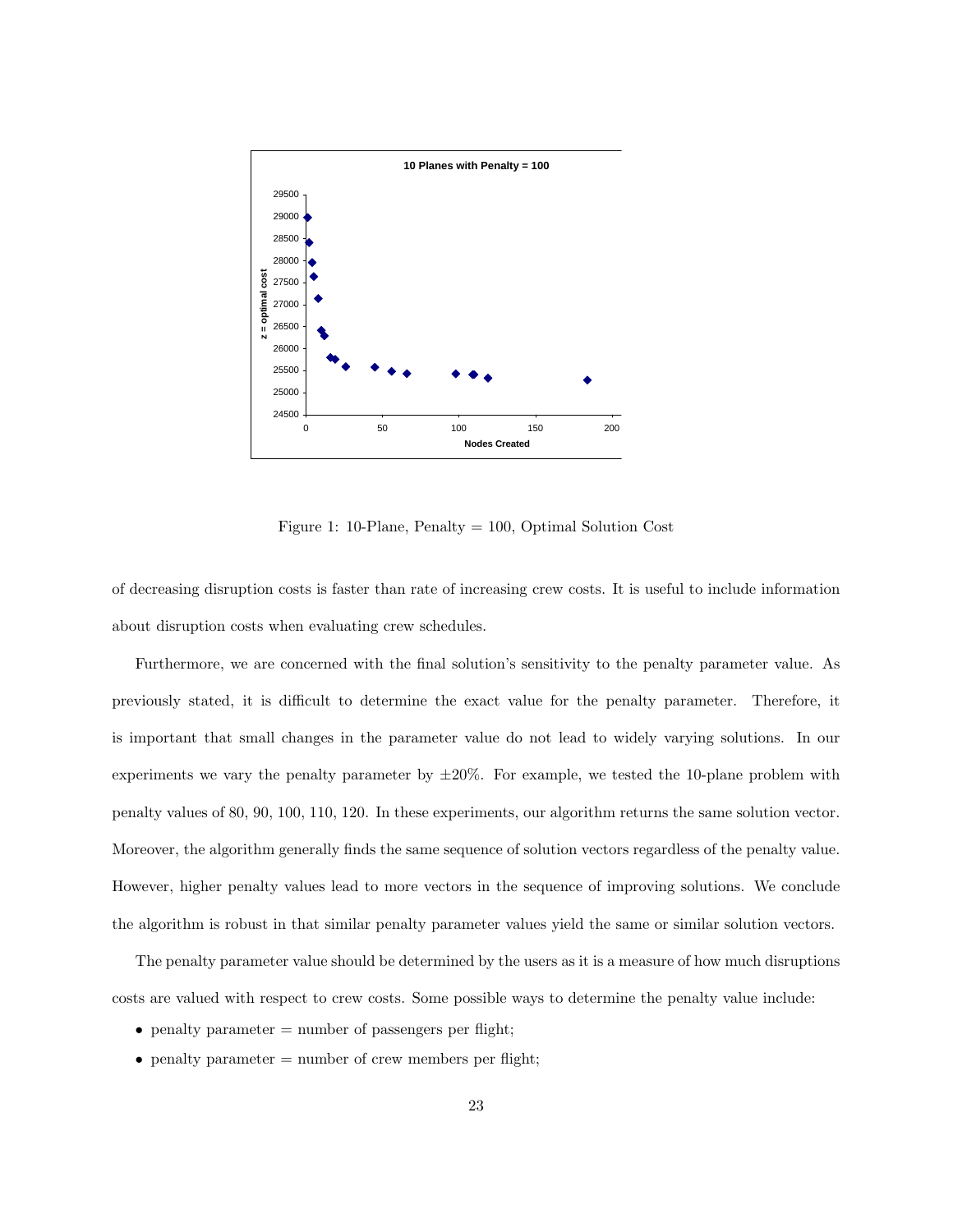

Figure 2: 10-Plane Problem with Penalty = 100: z,  $\mathbf{c}^T \mathbf{x}$  and  $\mathcal{Q}(\mathbf{x})$ 

- penalty parameter  $=$  number of passengers  $/$  number of crew;
- penalty parameter  $=$  price per minute of delay (dollar value);
- penalty parameter relative to arrival airport size.

Varying the penalty produces a range of solutions, as evidenced by the examples described above. The penalty choice may depend on other factors that a scheduler may consider. Having flexibility with the penalty parameter, and consequently the objective function, allows schedulers to evaluate different scenarios and find alternative solutions. The penalty parameter allows schedulers to include overall corporate goals regarding passenger disruptions into crew schedule.

### 5.3 Computational Results Conclusions

In general as the algorithm finds better solutions, these solutions contain pairings with fewer plane changes and longer connection times between plane changes. (See Table 5 for sample numerical results.) The algorithm adds buffer time in the solution and it become less sensitive to disruptions. Our results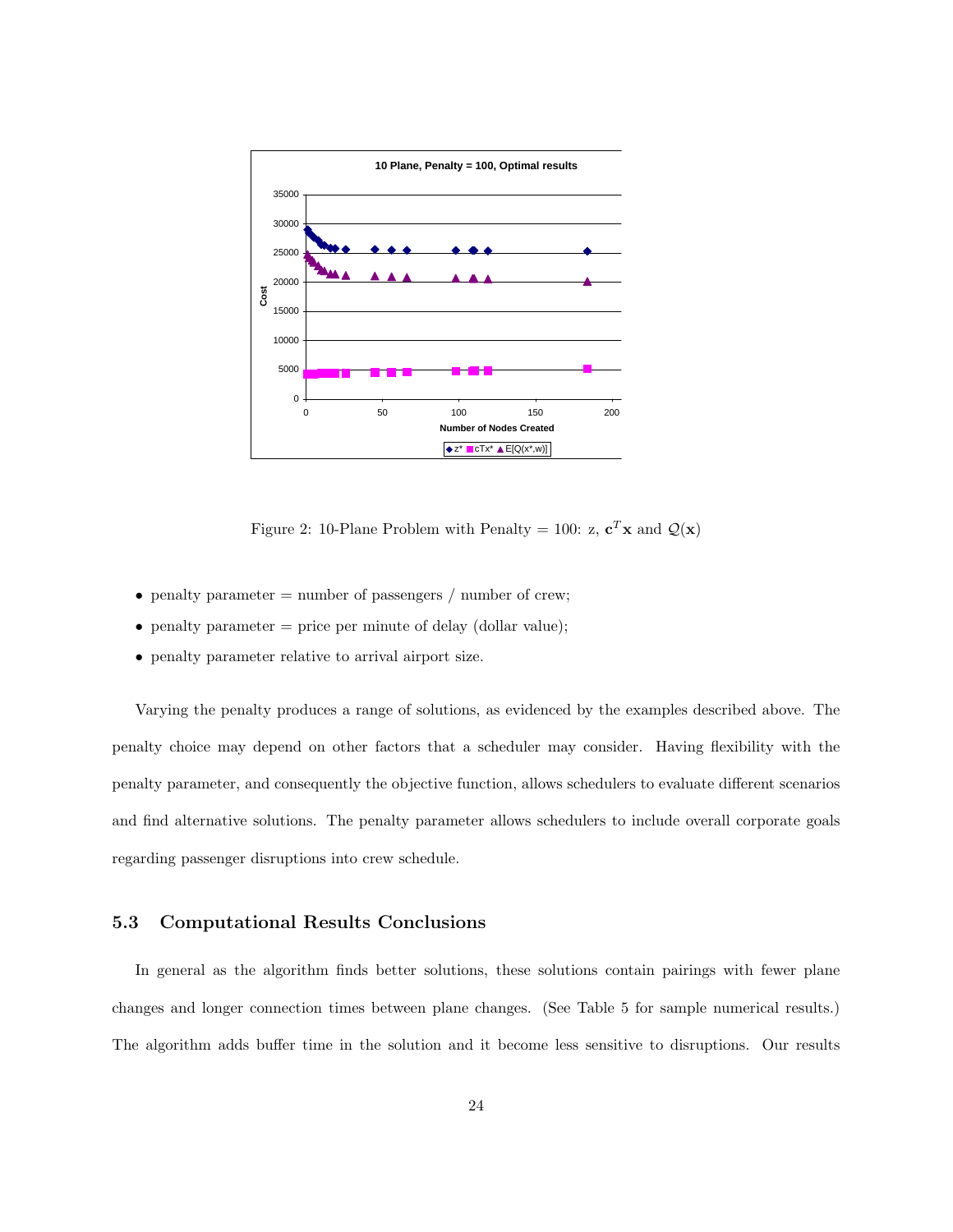|                | $i^{th}$ soln. avg. cnx. time $\;$ plane changes |                |
|----------------|--------------------------------------------------|----------------|
| $\mathbf{1}$   | 41.17                                            | 18             |
| $\overline{2}$ | 41.86                                            | 18             |
| 3              | 42.06                                            | 17             |
| $\overline{4}$ | 43.63                                            | 18             |
| 5              | 47.84                                            | 17             |
| $\overline{6}$ | 47.94                                            | 12             |
| $\overline{7}$ | 49.41                                            | 19             |
| 8              | 49.30                                            | 11             |
| $\overline{9}$ | 49.30                                            | 10             |
| 10             | 50.50                                            | 9              |
| 11             | 54.18                                            | 9              |
| 12             | 55.82                                            | 13             |
| 13             | 57.20                                            | 13             |
| 14             | 60.32                                            | 11             |
| 15             | 58.72                                            | 12             |
| 16             | 63.65                                            | 12             |
| 17             | 61.25                                            | $\overline{7}$ |
| 18             | 74.67                                            | 15             |
| 19             | 86.82                                            | 17             |

Table 5: Average Connection Time and Number of Plane Changes for 10-plane Problem, Penalty = 100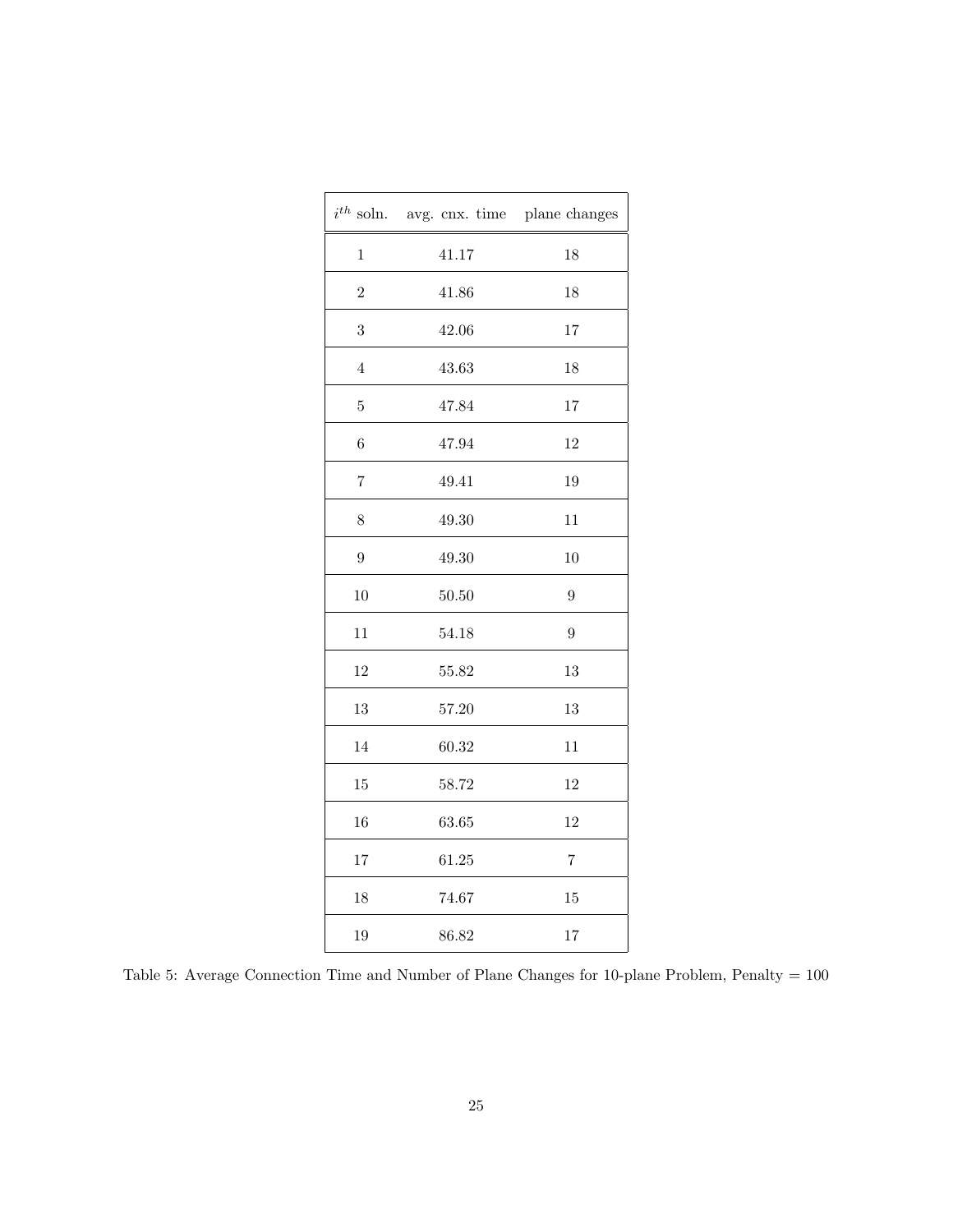

Figure 3: 9-Plane Problem Penalty Effects on Changes to  $\mathbf{c}^T \mathbf{x}$  and  $\mathcal{Q}(\mathbf{x})$ 

indicate reducing the number of plane changes and increasing the connection times when crews change planes will lead to less costly schedule disruptions.

# 6 Conclusion

We demonstrate the value of considering a stochastic formulation of the crew scheduling problem. Significant savings can be gained if delay effects on crew schedules, and consequently effects on the entire system, are considered during the planning phase.

Our Delay Branching Algorithm has promising results. Not only do we have a smaller branch and bound tree to explore as compared to the tree produced by traditional branch and bound methods, but we also show that our methodology results in significant savings in the expected cost of a crew schedule when disruptions are considered. It takes advantage of other developments in crew scheduling, such as improved pairing generation or more effective set covering algorithms, while also considering uncertainty. At any iteration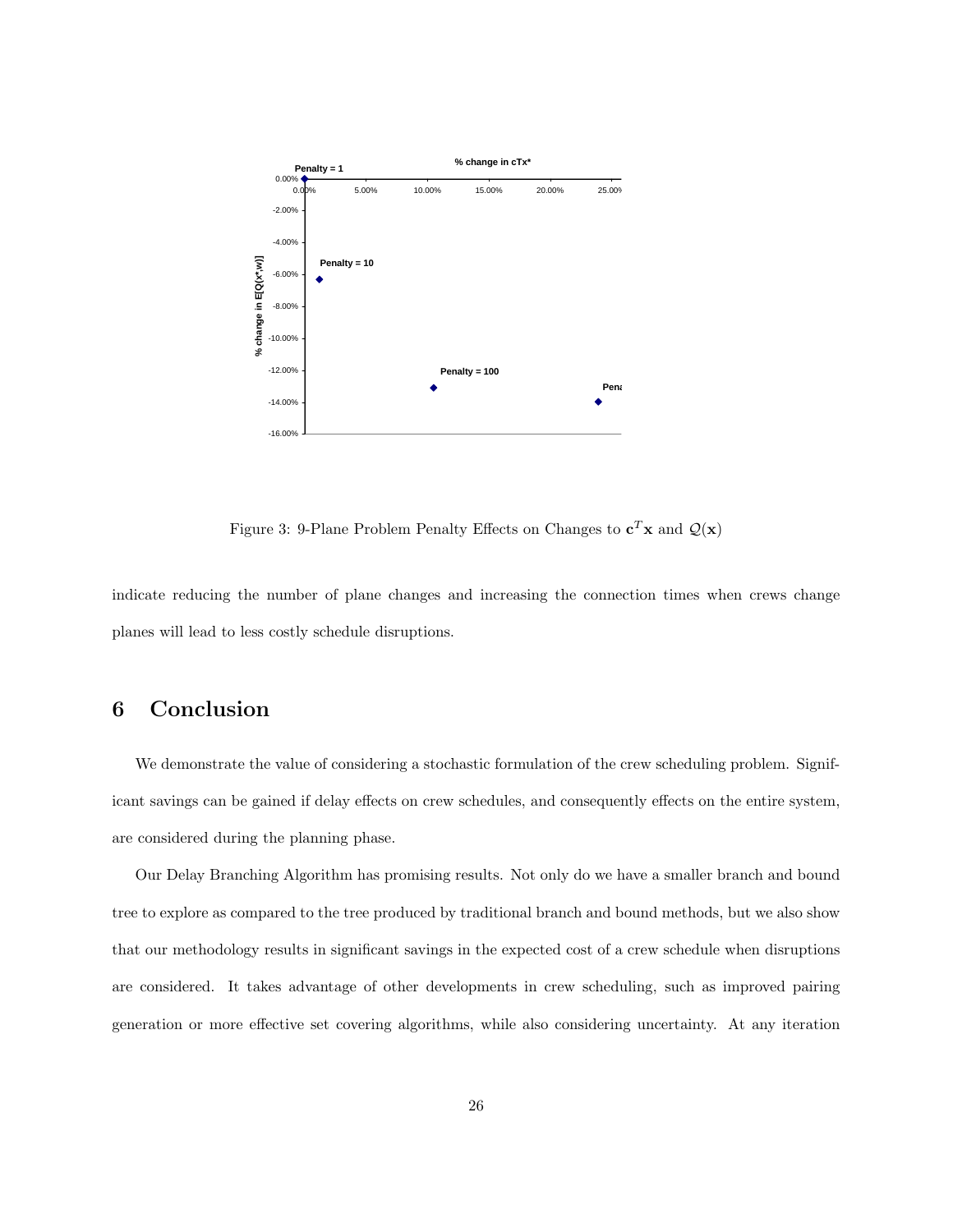of the algorithm we have already found a feasible solution which is more robust than the initial solution. Moreover, the algorithm is flexible and allows users to customize it to their needs and preferences.

## 7 Acknowledgements

This work was supported in part by the National Science Foundation under Grant DMI-9523275. The authors would like to thank Stephen Miller and Air New Zealand for their generosity in providing delay data.

# References

- Anbil, R., E. Gelman, B. Patty, and R. Tanga 1991. Recent Advances in Crew-Pairing Optimization at American Airlines. Interfaces 21 , 62–74.
- ANBIL, R., R. TANGA, AND E. JOHNSON 1992. A Global Approach to Crew-pairing Optimization. IBM Systems Journal 31 , 71–78.
- Andersson, E., E. Housos, N. Kohl, and D. Wedelin 1998. Crew Pairing Optimization. In Operations Research in the Airline Industry. Kluwer Academic Publishers.
- Arabeyre, J., J. Fearnley, F. C. Steiger, and W. Teather 1969. The Airline Crew Scheduling Problem: A Survey. Transportation Science 3, 140–163.
- ARGÜELLO, M. F., J. F. BARD, AND G. YU 1998. Models and Methods for Managing Airline Irregular Operations. In Operations Research in the Airline Industry. Kluwer Academic Publishers.
- Barnhart, C., E. L. Johnson, G. L. Nemhauser, M. W. P. Savelsbergh, and P. H. Vance 1998. Branch-and-Price: Column Generation for Solving Huge Integer Programs. Operations Research  $46$ , 316–329.
- Birge, J. and F. Louveaux 1997. Introduction to Stochastic Programming. Springer.
- Cao, J.-M. and A. Kanafani 1997a. Real-Time Decision Support for Integration of Airline Flight Cancellations and Delays Part I: Mathematical Formulation. Transportation Planning and Technology 20,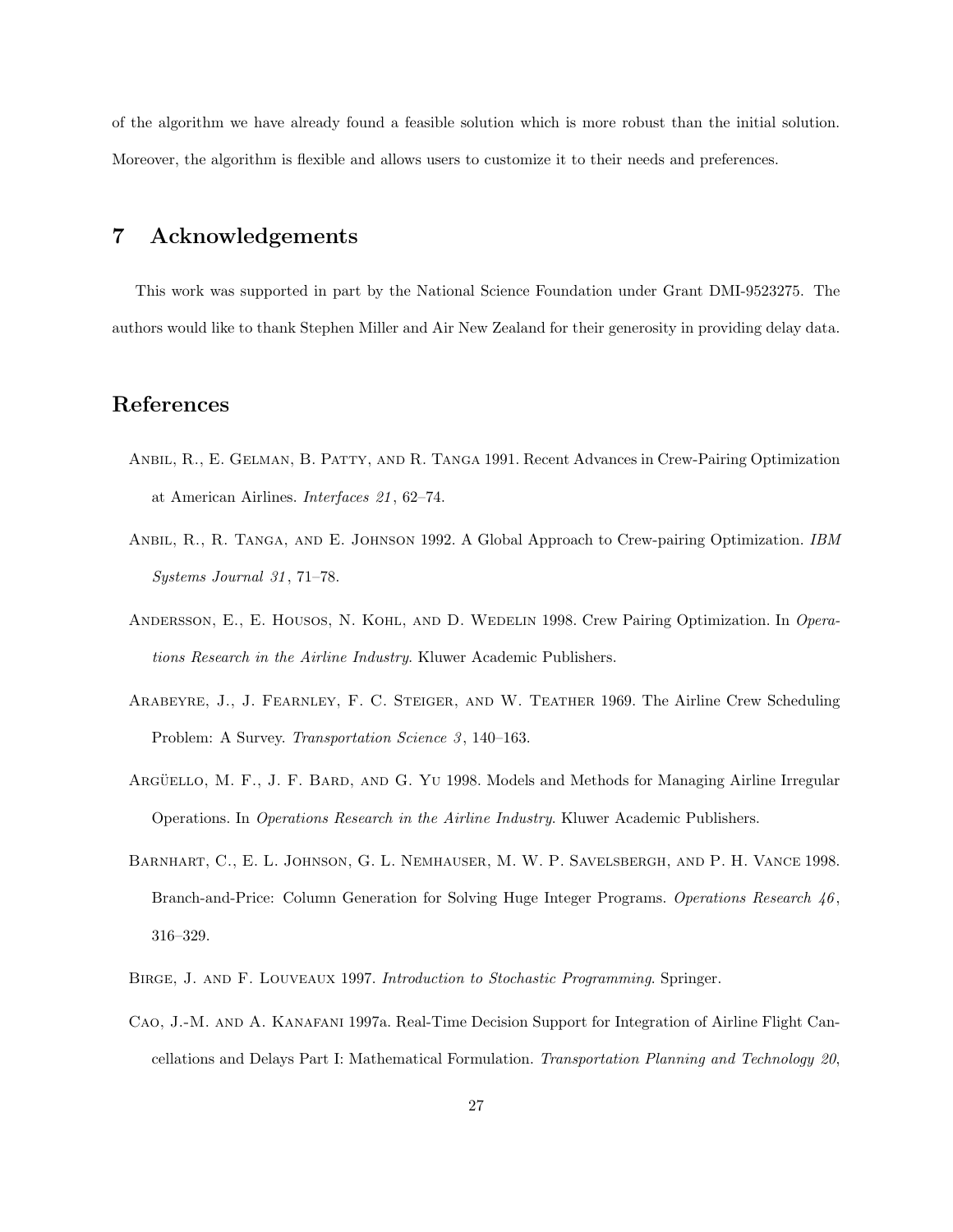183–199.

- Cao, J.-M. and A. Kanafani 1997b. Real-Time Decision Support for Integration of Airline Flight Cancellations and Delays Part II: Algorithm and Computational Experiments. Transportation Planning and Technology 20, 201–217.
- Chan, T. J. and C. A. Yano 1992. A Multiplier Adjustment Approach for the Set Partitioning Problem. Operations Research 40 , S40–S47.
- Chu, H. D., E. Gelman, and E. L. Johnson 1997. Solving Large Scale Crew Scheduling Problems. European Journal of Operational Research 97, 260–268.
- Desrosiers, J., Y. Dumas, M. Desrochers, F. Soumis, B. Sanso, and P. Trudeau 1991. A Breakthrough in Airline Crew Scheduling. Technical Report G-91-11, Cahiers du GERAD.
- ETSCHMAIER, M. M. AND D. F. X. MATHAISEL 1985. Airline Scheduling: An Overview. Transportation Science 19, 127-138.
- Fourer, R., D. M. Gay, and B. W. Kernighan 1993. AMPL: A Modeling Language for Mathematical Programming. The Scientific Press.
- GERSHKOFF, I. 1989. Optimizing Flight Crew Schedules. Interfaces 19, 29-43.
- Graves, G. W., R. D. McBride, I. Gershkoff, D. Anderson, and D. Mahidhara 1993. Flight Crew Scheduling. Management Science 39 , 736–745.
- Haneveld, W. K. K. and M. H. van der Vlerk 1999. Stochastic Integer Programming: General Models and Algorithms. Annals of Operations Research 85, 39–57.
- Hoffman, K. L. and M. Padberg 1993. Solving Airline Crew Scheduling Problems by Branch-and-Cut. Management Science 39 , 657–682.
- ILOG, Inc. 1998. CPLEX (version 6.0 ed.). Incline Village, NV: ILOG, Inc.
- Jarrah, A. Z., G. Yu, N. Krishnamurthy, and A. Rakshit 1993. A Decision Support Framework for Airline Flight Cancellations and Delays. Transportation Science 27 , 266–280.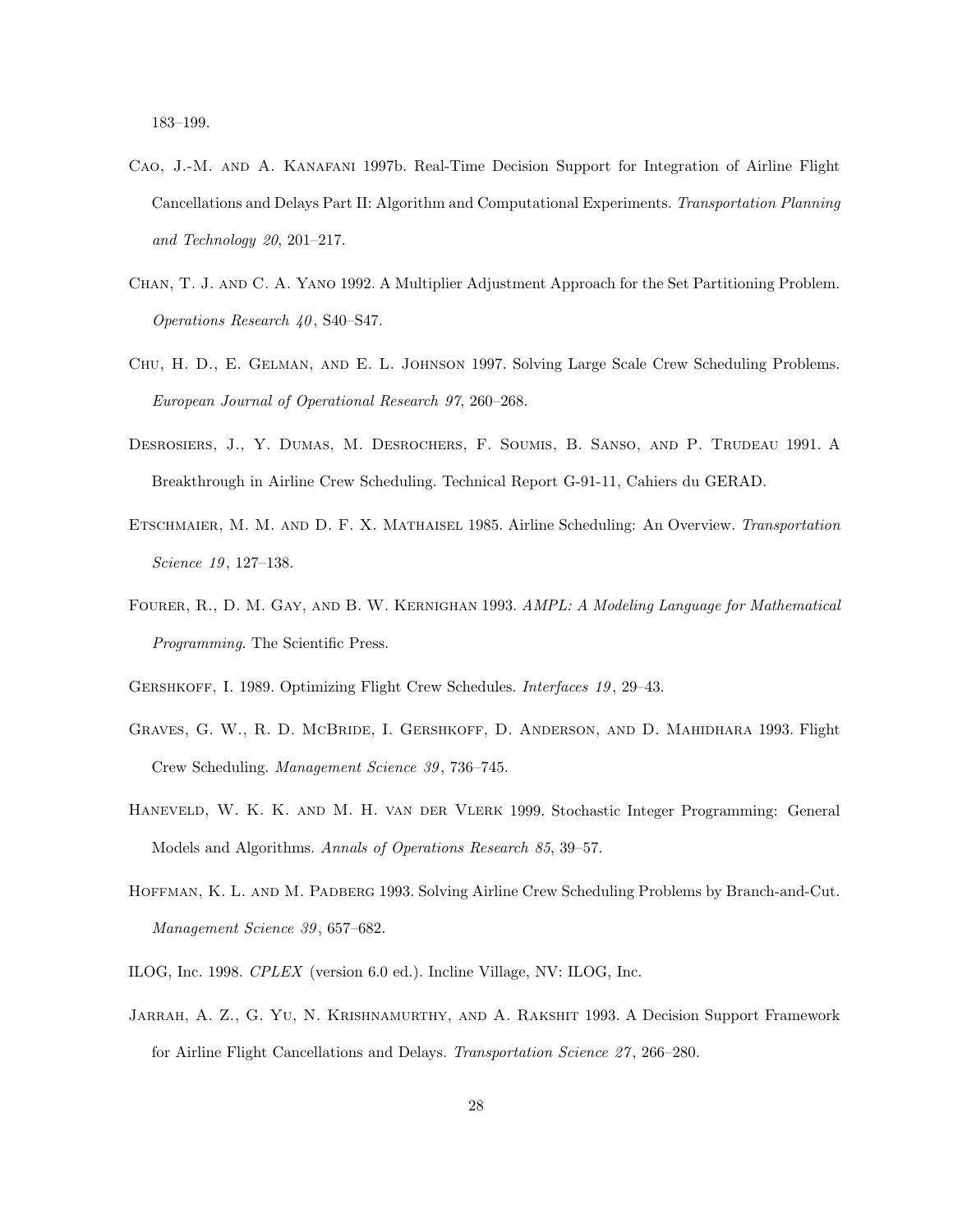- Johnson, E., T. Shaw, and R. Ho 1999. Modeling Tools for Airline Crew-Scheduling and Fleet-Assignment Problems. In Operational Research in Industry, pp. 1–24. MacMillan Press.
- Kelly, T. P. 18 February 2000. Heap-based Priority Queue Implementation in ANSI C. URL: http://www-personal.engin.umich.edu/ tpkelly/heap/heap.tar.gz. Description: A simple and thoroughly tested general-purpose priority queue implemented with a binary heap in ANSI C.
- Klabjan, D., E. L. Johnson, and G. L. Nemhauser 1999. Solving Large Airline Crew Scheduling Problems: Random Pairing Generation and Strong Branching. Technical report, School of Industrial and Systems Engineering, Georgia Institute of Technology.
- LETTOVSKY, L., E. L. JOHNSON, AND G. L. NEMHAUSER 1999. Airline Crew Recovery. *submitted to* Transportation Science.
- MARSTEN, R. E., M. R. MULLER, AND C. L. KILLION 1979. Crew Planning at Flying Tiger: A Successful Application of Integer Programming. Management Science 25 , 1175–1183.
- Mathaisel, D. F. X. 1996. Decision Support for Airline System Operations Control and Irregular Operations. Computers and Operations Research 23 , 1083–1098.
- McDowell, E. 1997. When Weather is the Enemy. The New York Times, D1, D20.
- Nemhauser, G. L. and L. A. Wolsey 1999. Integer and Combinatorial Optimziation. John Wiley & Sons, Inc.
- Rakshit, A., N. Krishnamurthy, and G. Yu 1996. System Operations Advisor: A Real Time Decision Support System for Managing Airline Operations at United Airlines. Interfaces 26 , 50–58.
- Rubin, J. 1973. A Technique for the Solution of Massive Set Covering Problems, with Applications to Airline Crew Scheduling. Transportation Science 7, 34-48.
- Ryan, D. and B. Foster 1981. An Integer Programming Approach to Scheduling. In A. Wren (Ed.), Computer Scheduling of Public Transport, pp. 269–280. North-Holland Publishing Company.
- Schaefer, A., E. Johnson, A. Kleywegt, and G. Nemhauser 2000. Robust Airline Crew Schedul-